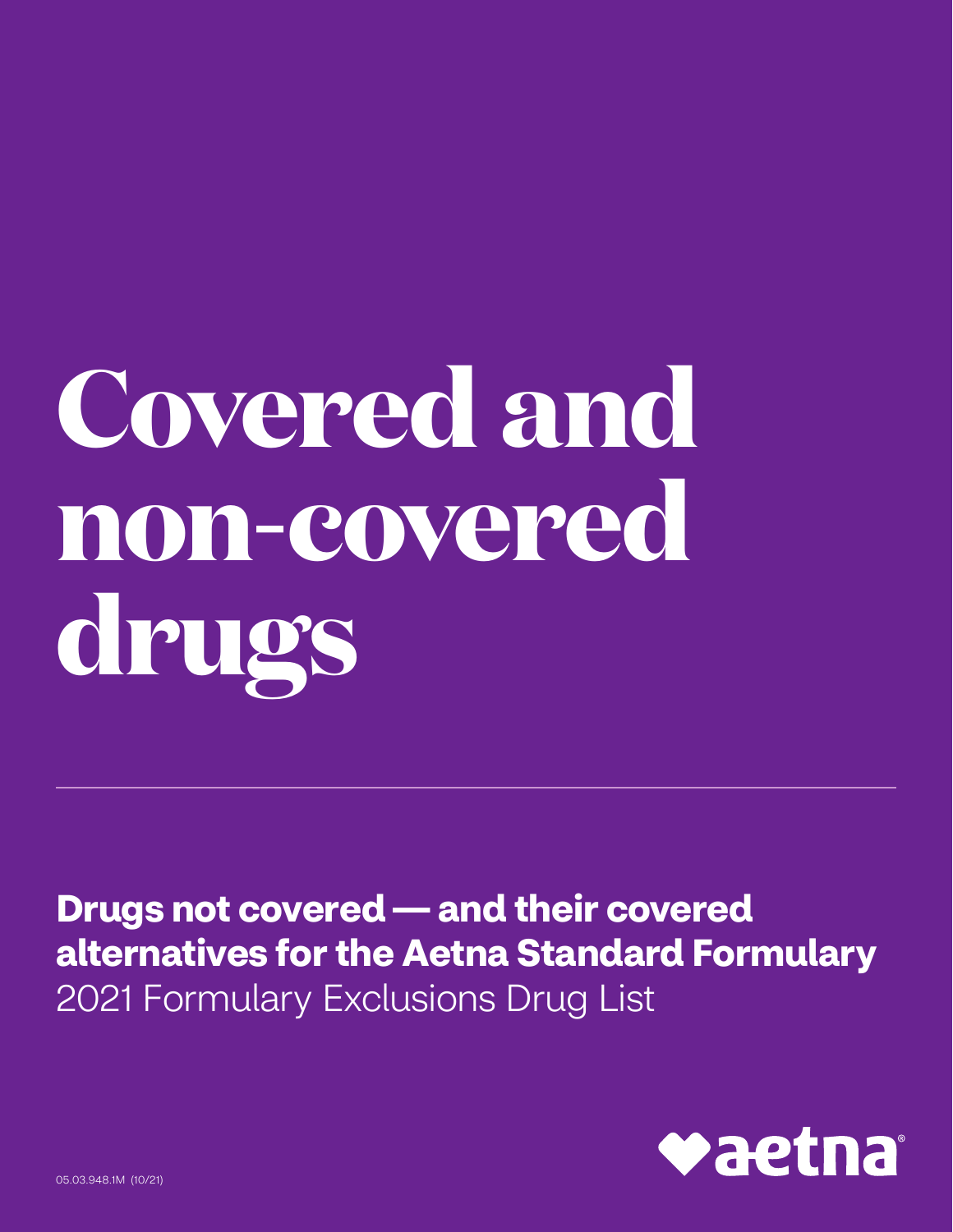The drugs on this list have been removed from your plan's formulary. If you continue using a drug listed under "formulary drug removals", you may have to pay the full cost. Ask your doctor to choose one of the generic or brand formulary options from the list.

| <b>Kev</b>        |                     |
|-------------------|---------------------|
| <b>UPPERCASE</b>  | Brand-name medicine |
| lowercase italics | Generic medicine    |

| <b>Category</b><br>drug class                                               | <b>Formulary drug removals</b>                                                | <b>Formulary options</b>                                                                                                                                                                                                                                                                                                                                                                              |
|-----------------------------------------------------------------------------|-------------------------------------------------------------------------------|-------------------------------------------------------------------------------------------------------------------------------------------------------------------------------------------------------------------------------------------------------------------------------------------------------------------------------------------------------------------------------------------------------|
| <b>Acromegaly</b>                                                           | <b>SANDOSTATIN LAR'</b><br>SIGNIFOR LAR <sup>1</sup><br>SOMAVERT <sup>1</sup> | SOMATULINE DEPOT                                                                                                                                                                                                                                                                                                                                                                                      |
| <b>Allergies</b><br><b>Antihistamines</b>                                   | dexchlorpheniramine<br>Diphen Elixir<br>RyClora<br>CARBINOXAMINE TABLET 6 mg  | levocetirizine                                                                                                                                                                                                                                                                                                                                                                                        |
| <b>Allergies</b><br><b>Nasal Steroids / Combinations</b>                    | <b>BECONASE AQ</b><br><b>OMNARIS</b><br>ONASL<br><b>ZETONNA</b>               | azelastine-fluticasone, flunisolide, fluticasone,<br>mometasone                                                                                                                                                                                                                                                                                                                                       |
| <b>Anticonvulsants</b>                                                      | topiramate ext-rel capsule<br>(generics for QUDEXY XR only)                   | carbamazepine, carbamazepine ext-rel, clobazam,<br>divalproex sodium, divalproex sodium ext-rel,<br>gabapentin, lamotrigine, lamotrigine ext-rel,<br>levetiracetam, levetiracetam ext-rel, oxcarbazepine,<br>phenobarbital, phenytoin, phenytoin sodium extended,<br>primidone, rufinamide, tiagabine, topiramate, valproic<br>acid, zonisamide, FYCOMPA, OXTELLAR XR, TROKENDI<br>XR, VIMPAT, XCOPRI |
|                                                                             | <b>BANZEL SUSPENSION</b>                                                      | clobazam, clonazepam, lamotrigine, rufinamide,<br>topiramate, TROKENDI XR                                                                                                                                                                                                                                                                                                                             |
|                                                                             | ONFI                                                                          | clobazam, lamotrigine, rufinamide, topiramate,<br><b>TROKENDI XR</b>                                                                                                                                                                                                                                                                                                                                  |
|                                                                             | SABRIL <sup>1</sup>                                                           | vigabatrin                                                                                                                                                                                                                                                                                                                                                                                            |
|                                                                             | <b>ZONEGRAN</b>                                                               | carbamazepine, carbamazepine ext-rel, divalproex<br>sodium, divalproex sodium ext-rel, gabapentin,<br>lamotrigine, lamotrigine ext-rel, levetiracetam,<br>levetiracetam ext-rel, oxcarbazepine, phenobarbital,<br>phenytoin, phenytoin sodium extended, primidone,<br>tiagabine, topiramate, valproic acid, zonisamide<br>FYCOMPA, OXTELLAR XR, TROKENDI XR, VIMPAT,<br><b>XCOPRI</b>                 |
| <b>Anti-infectives, Antibacterials</b><br><b>Erythromycins / Macrolides</b> | E.E.S. GRANULES<br><b>ERYPED</b>                                              | erythromycins                                                                                                                                                                                                                                                                                                                                                                                         |

**Health benefits and health insurance plans are offered, administered and/or underwritten by Aetna Health Inc., Aetna Health Insurance Company of New York, Aetna HealthAssurance Pennsylvania Inc., Aetna Health Insurance Company and/or Aetna Life Insurance Company (Aetna). In Florida, by Aetna Health Inc. and/or Aetna Life Insurance Company. In Utah and Wyoming by Aetna Health of Utah Inc. and Aetna Life Insurance Company. In Maryland, by Aetna Health Inc., 151 Farmington Avenue, Hartford, CT 06156. Each insurer has sole financial responsibility for its own products.**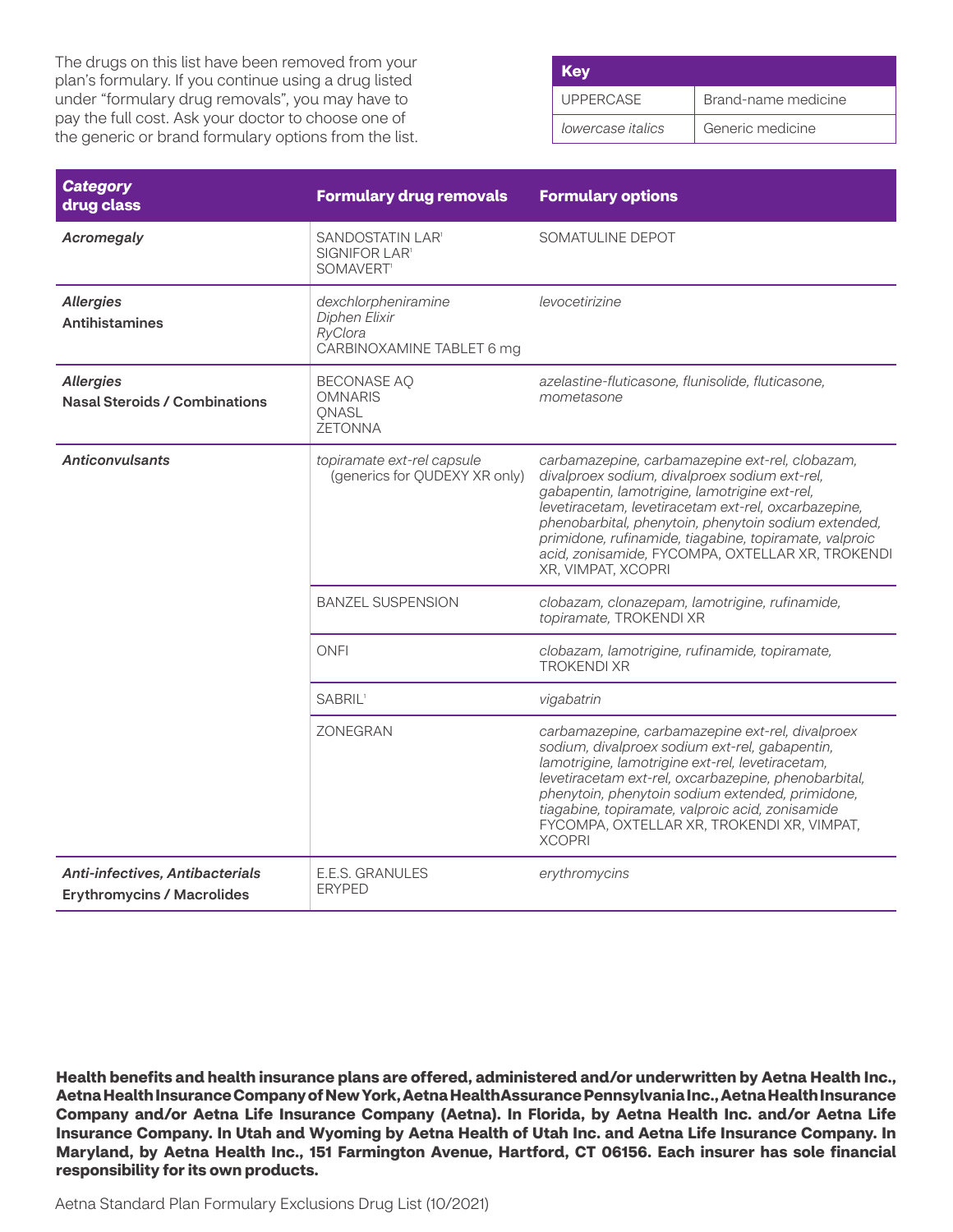| <b>Category</b><br>drug class                                               | <b>Formulary drug removals</b>                                                                                                                                                                                                                                                                                                                                                                                                                                                                     | <b>Formulary options</b>                                                                                                                                                        |
|-----------------------------------------------------------------------------|----------------------------------------------------------------------------------------------------------------------------------------------------------------------------------------------------------------------------------------------------------------------------------------------------------------------------------------------------------------------------------------------------------------------------------------------------------------------------------------------------|---------------------------------------------------------------------------------------------------------------------------------------------------------------------------------|
| Anti-infectives, Antibacterials<br><b>Tetracyclines</b>                     | doxycycline hyclate delayed-rel<br>tablet 50 mg<br>doxycycline hyclate delayed-rel<br>tablet 200 mg<br>doxycycline hyclate tablet 50 mg<br>(NDC^ 72143021160 only)<br>doxycycline hyclate tablet 75 mg<br>doxycycline hyclate tablet 150 mg<br>doxycycline monohydrate<br>capsule 75 mg<br>doxycycline monohydrate<br>capsule 150 mg<br>minocycline ext-rel<br>CoreMino<br>Mondoxyne NL capsule 75 mg<br><b>ACTICLATE</b><br><b>DORYX</b><br><b>DORYX MPC</b><br><b>MINOCIN</b><br><b>TARGADOX</b> | doxycycline hyclate 20 mg, doxycycline hyclate capsule,<br>minocycline, tetracycline                                                                                            |
| Anti-infectives, Antibacterials<br><b>Miscellaneous</b>                     | nitrofurantoin<br>(NDC^ 0408023932 only)<br><b>MACRODANTIN</b>                                                                                                                                                                                                                                                                                                                                                                                                                                     | nitrofurantoin (except NDC^ 70408023932)                                                                                                                                        |
| Anti-infectives, Antifungals                                                | flucytosine capsule 500 mg                                                                                                                                                                                                                                                                                                                                                                                                                                                                         | fluconazole                                                                                                                                                                     |
|                                                                             | posaconazole delayed-rel tablet                                                                                                                                                                                                                                                                                                                                                                                                                                                                    | fluconazole, itraconazole                                                                                                                                                       |
|                                                                             | <b>CRESEMBA</b>                                                                                                                                                                                                                                                                                                                                                                                                                                                                                    | itraconazole                                                                                                                                                                    |
| <b>Anti-infectives, Antiretroviral</b><br><b>Agents Protease Inhibitors</b> | <b>APTIVUS<sup>1</sup></b>                                                                                                                                                                                                                                                                                                                                                                                                                                                                         | Consult doctor                                                                                                                                                                  |
|                                                                             | <b>INVIRASE<sup>1</sup></b><br>LEXIVA <sup>1</sup><br><b>VIRACEPT</b>                                                                                                                                                                                                                                                                                                                                                                                                                              | atazanavir, lopinavir-ritonavir solution, EVOTAZ,<br>PREZCOBIX, PREZISTA                                                                                                        |
| <b>Anti-infectives, Antivirals</b><br>Cytomegalovirus*                      | VALCYTE                                                                                                                                                                                                                                                                                                                                                                                                                                                                                            | valganciclovir                                                                                                                                                                  |
| <b>Anti-infectives, Antivirals</b><br>Hepatitis B*                          | <b>BARACLUDE TABLET'</b><br>EPIVIR HBV <sup>1</sup><br><b>HEPSERA</b> <sup>1</sup>                                                                                                                                                                                                                                                                                                                                                                                                                 | entecavir, lamivudine, tenofovir disoproxil fumarate,<br>BARACLUDE SOLUTION, VEMLIDY                                                                                            |
| <b>Anti-infectives, Antivirals</b><br>Hepatitis C*                          | MAVYRET <sup>1</sup>                                                                                                                                                                                                                                                                                                                                                                                                                                                                               | EPCLUSA (genotypes 1, 2, 3, 4, 5, 6),<br>HARVONI (genotypes 1, 4, 5, 6), VOSEVI <sup>2</sup>                                                                                    |
|                                                                             | VIEKIRA PAK'<br>ZEPATIER <sup>1</sup>                                                                                                                                                                                                                                                                                                                                                                                                                                                              | EPCLUSA (genotypes 1, 2, 3, 4, 5, 6),<br>HARVONI (genotypes 1, 4, 5, 6)                                                                                                         |
| <b>Anti-infectives, Antivirals</b><br>Herpes*                               | acyclovir cream<br><b>VALTREX</b>                                                                                                                                                                                                                                                                                                                                                                                                                                                                  | acyclovir capsule, acyclovir tablet, valacyclovir                                                                                                                               |
| <b>Anti-infectives, Antivirals</b><br><b>HIV</b>                            | <b>COMPLERA</b><br><b>STRIBILD<sup>®</sup></b>                                                                                                                                                                                                                                                                                                                                                                                                                                                     | efavirenz-emtricitabine-tenofovir disoproxil fumarate,<br>efavirenz-lamivudine-tenofovir disoproxil fumarate,<br>BIKTARVY, DOVATO, GENVOYA, ODEFSEY, SYMTUZA,<br><b>TRIUMEO</b> |
| <b>Anti-infectives</b><br><b>Miscellaneous</b>                              | <b>DARAPRIM</b>                                                                                                                                                                                                                                                                                                                                                                                                                                                                                    | pyrimethamine                                                                                                                                                                   |
| <b>Antiobesity</b>                                                          | <b>CONTRAVE</b><br><b>XENICAL</b>                                                                                                                                                                                                                                                                                                                                                                                                                                                                  | QSYMIA, SAXENDA                                                                                                                                                                 |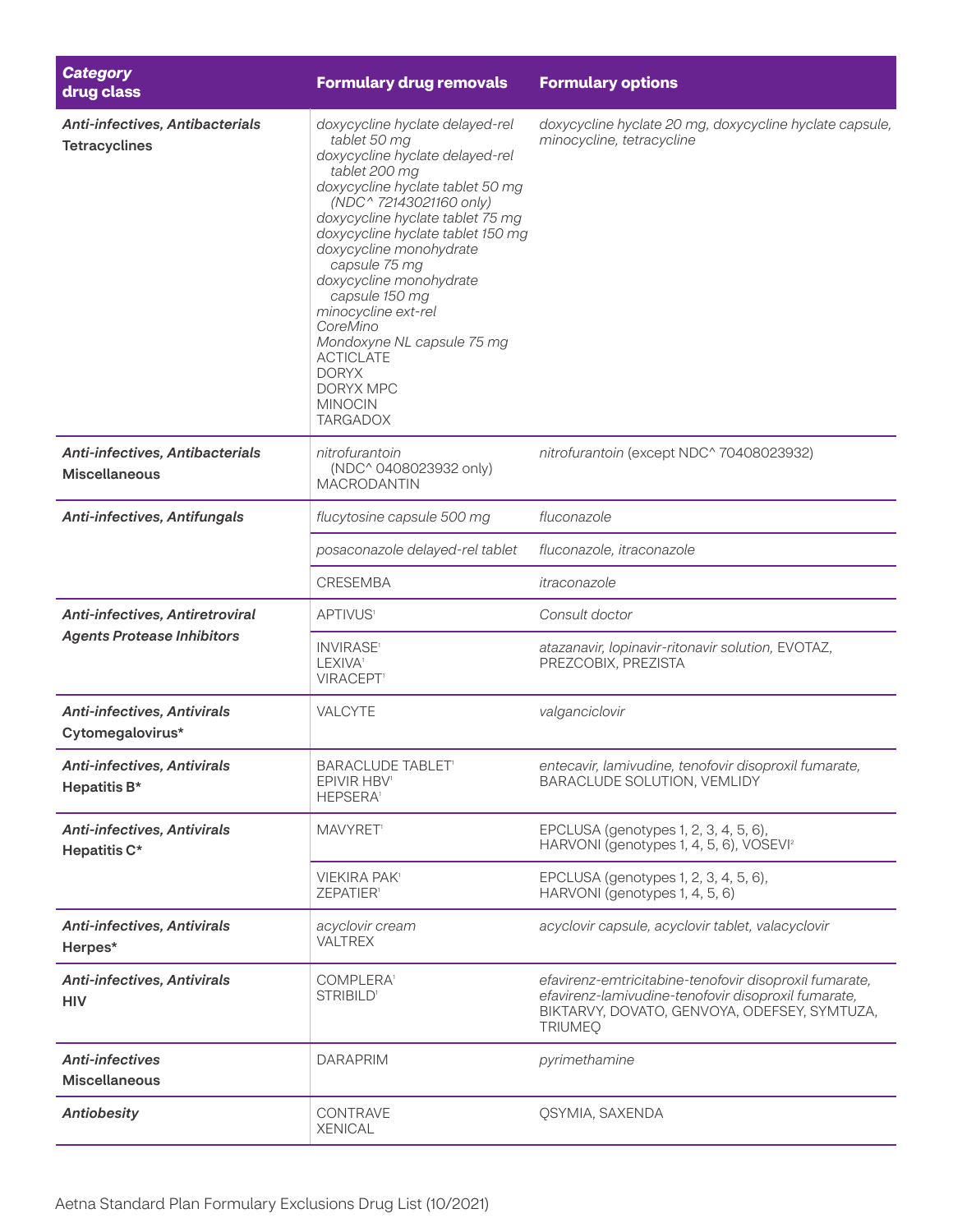| <b>Category</b><br>drug class                                                                                | <b>Formulary drug removals</b>                                                                                           | <b>Formulary options</b>                                                                                                                                                                    |
|--------------------------------------------------------------------------------------------------------------|--------------------------------------------------------------------------------------------------------------------------|---------------------------------------------------------------------------------------------------------------------------------------------------------------------------------------------|
| Anxiety*<br><b>Benzodiazepines</b>                                                                           | <b>ATIVAN</b><br><b>XANAX</b><br><b>XANAX XR</b>                                                                         | alprazolam, clonazepam, diazepam, lorazepam,<br>oxazepam                                                                                                                                    |
| Asthma*<br><b>Beta Agonists, Short-Acting</b>                                                                | PROAIR HFA<br>PROAIR RESPICLICK<br>PROVENTIL HFA<br><b>VENTOLIN HFA</b><br><b>XOPENEX HFA</b>                            | albuterol sulfate CFC-free aerosol, levalbuterol tartrate<br>CFC-free aerosol                                                                                                               |
| Asthma*<br><b>Leukotriene Modulators</b>                                                                     | zileuton ext-rel<br><b>SINGULAIR</b>                                                                                     | montelukast, zafirlukast                                                                                                                                                                    |
| Asthma*<br><b>Steroid Inhalants</b>                                                                          | <b>ALVESCO</b><br><b>ASMANEX</b><br><b>ASMANEX HFA</b>                                                                   | ARNUITY ELLIPTA, FLOVENT DISKUS, FLOVENT HFA,<br>PULMICORT FLEXHALER, QVAR REDIHALER                                                                                                        |
| Asthma* or Chronic Obstructive<br>Pulmonary Disease (COPD)*<br><b>Steroid / Beta Agonist</b><br>Combinations | <b>DULERA</b>                                                                                                            | ADVAIR DISKUS, ADVAIR HFA <sup>†</sup> , BREO ELLIPTA <sup>†</sup> ,<br><b>SYMBICORT</b>                                                                                                    |
| <b>Attention Deficit Hyperactivity</b><br>Disorder*                                                          | ADDERALL<br><b>EVEKE</b>                                                                                                 | amphetamine-dextroamphetamine mixed salts,<br>methylphenidate                                                                                                                               |
|                                                                                                              | <b>ADZENYS ER</b><br>ADZENYS XR-ODT<br><b>APTENSIO XR</b><br><b>DAYTRANA</b><br><b>FOCALIN XR</b>                        | amphetamine-dextroamphetamine mixed salts ext-rel <sup>t</sup> ,<br>dexmethylphenidate ext-rel, methylphenidate ext-rel <sup>t</sup> ,<br>MYDAYIS, VYVANSE                                  |
|                                                                                                              | <b>INTUNIV</b>                                                                                                           | amphetamine-dextroamphetamine mixed salts ext-rel <sup>t</sup> ,<br>atomoxetine, dexmethylphenidate ext-rel, guanfacine<br>ext-rel, methylphenidate ext-rel <sup>t</sup> , MYDAYIS, VYVANSE |
| <b>Autoimmune Agents</b><br><b>Physician-Administered Agents</b>                                             | ACTEMRA INTRAVENOUS <sup>1</sup><br>ORENCIA INTRAVENOUS <sup>1</sup>                                                     | REMICADE, SIMPONI ARIA                                                                                                                                                                      |
|                                                                                                              | <b>AVSOLA<sup>1</sup></b><br>CIMZIA LYOPHILIZED POWDER'<br><b>INFLECTRA</b> <sup>1</sup><br><b>RENFLEXIS<sup>1</sup></b> | REMICADE, SIMPONI ARIA, STELARA INTRAVENOUS                                                                                                                                                 |
|                                                                                                              | <b>ENTYVIO</b><br>(For Crohn's Disease only) <sup>1</sup>                                                                | REMICADE, STELARA INTRAVENOUS                                                                                                                                                               |
|                                                                                                              | ILUMYA <sup>1</sup>                                                                                                      | <b>REMICADE</b>                                                                                                                                                                             |
| <b>Autoimmune Agents</b><br><b>Self-Administered Agents</b><br>Ankylosing Spondylitis*                       | CIMZIA PREFILLED SYRINGE <sup>®</sup><br>SIMPONI <sup>1</sup><br>TALTZ <sup>1</sup>                                      | COSENTYX, ENBREL, HUMIRA                                                                                                                                                                    |
| <b>Autoimmune Agents</b><br><b>Self-Administered Agents</b><br>Crohn's Disease*                              | CIMZIA PREFILLED SYRINGE'                                                                                                | HUMIRA, STELARA SUBCUTANEOUS #<br># after failure of HUMIRA                                                                                                                                 |
| <b>Autoimmune Agents</b><br><b>Self-Administered Agents</b><br>Psoriasis*                                    | CIMZIA PREFILLED SYRINGE'<br>COSENTYX <sup>1</sup><br>ENBREL <sup>1</sup>                                                | HUMIRA, OTEZLA, SKYRIZI, STELARA SUBCUTANEOUS,<br>TALTZ, TREMFYA                                                                                                                            |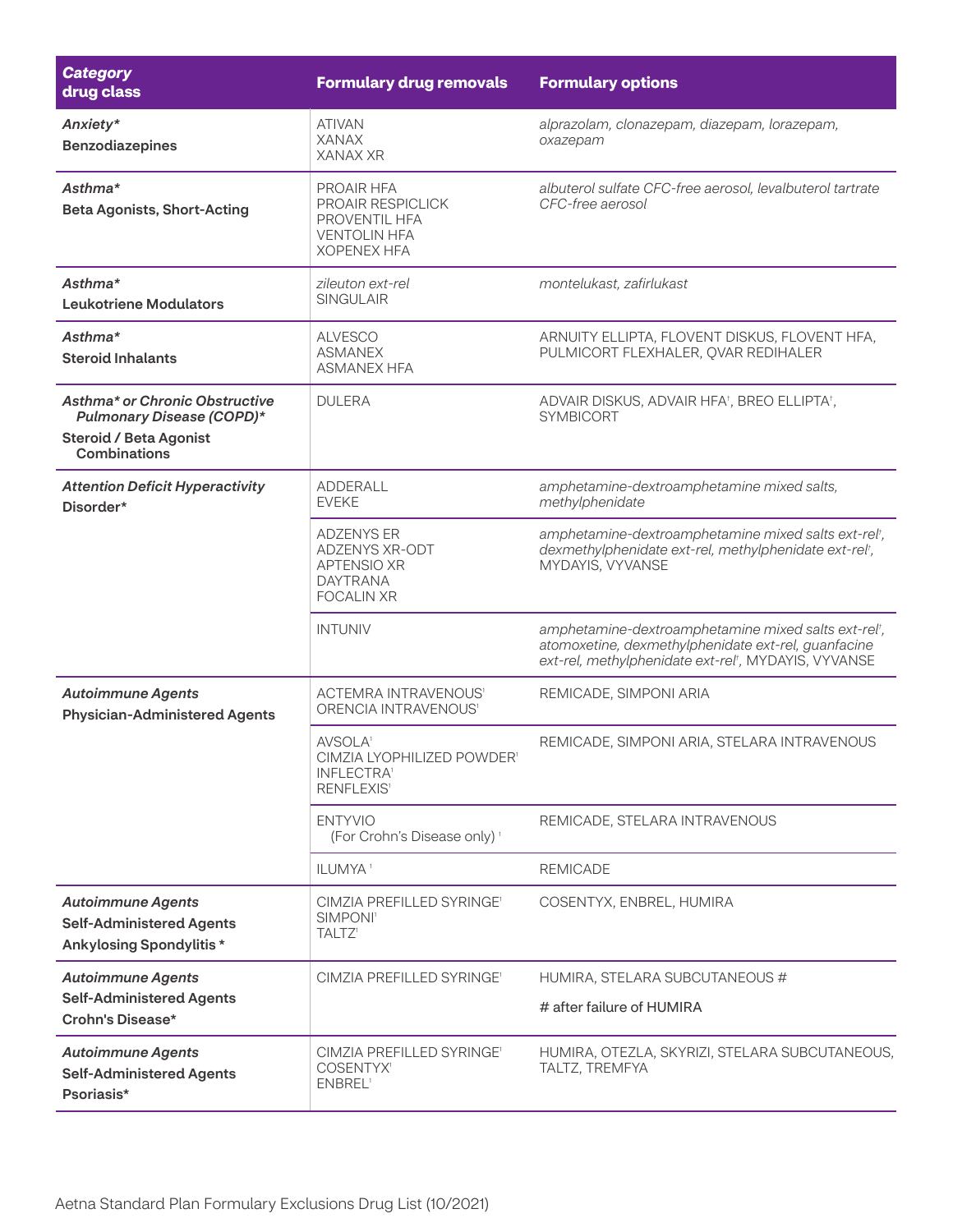| <b>Category</b><br>drug class                                                                 | <b>Formulary drug removals</b>                                                                                                                                                                                                      | <b>Formulary options</b>                                                                                   |  |
|-----------------------------------------------------------------------------------------------|-------------------------------------------------------------------------------------------------------------------------------------------------------------------------------------------------------------------------------------|------------------------------------------------------------------------------------------------------------|--|
| <b>Autoimmune Agents</b><br><b>Self-Administered Agents</b><br>Psoriatic Arthritis*           | CIMZIA PREFILLED SYRINGE <sup>®</sup><br>ORENCIA CLICKJECT'<br>ORENCIA SUBCUTANEOUS'<br><b>SIMPONI</b> <sup>1</sup><br>STELARA SUBCUTANEOUS <sup>1</sup><br><b>TALTZ'</b><br><b>TREMFYA'</b><br>XELJANZ <sup>1</sup><br>XELJANZ XR1 | COSENTYX, ENBREL, HUMIRA, OTEZLA                                                                           |  |
| <b>Autoimmune Agents</b><br><b>Self-Administered Agents</b><br><b>Rheumatoid Arthritis*</b>   | <b>ACTEMRA ACTPEN'</b><br><b>ACTEMRA SUBCUTANEOUS®</b><br>CIMZIA PREFILLED SYRINGE'<br>KINERET <sup>®</sup><br>SIMPONI <sup>1</sup>                                                                                                 | ENBREL, HUMIRA, KEVZARA, ORENCIA CLICKJECT,<br>ORENCIA SUBCUTANEOUS, RINVOQ, XELJANZ,<br><b>XELJANZ XR</b> |  |
| <b>Autoimmune Agents</b><br><b>Self-Administered Agents</b>                                   | SIMPONI <sup>1</sup>                                                                                                                                                                                                                | HUMIRA, STELARA SUBCUTANEOUS #, XELJANZ #,<br>XELJANZ XR #                                                 |  |
| Ulcerative Colitis*                                                                           |                                                                                                                                                                                                                                     | # after failure of HUMIRA                                                                                  |  |
| <b>Autoimmune Agents</b><br><b>Self-Administered Agents</b><br>All Other Conditions*          | <b>ACTEMRA ACTPEN'</b><br>ACTEMRA SUBCUTANEOUS'<br>KINERET <sup>®</sup><br>ORENCIA CLICKJECT'<br>ORENCIA SUBCUTANEOUS <sup>1</sup>                                                                                                  | ENBREL, HUMIRA                                                                                             |  |
| Cancer<br><b>Biosimilars</b>                                                                  | RIABNI <sup>1</sup><br>TRUXIMA <sup>1</sup>                                                                                                                                                                                         | <b>RUXIENCE</b>                                                                                            |  |
| Cancer<br>Chronic Myelogenous Leukemia*                                                       | GLEEVEC <sup>1</sup><br><b>TASIGNA</b>                                                                                                                                                                                              | imatinib mesylate, BOSULIF, SPRYCEL                                                                        |  |
| Cancer<br>Follicular Lymphoma*<br><b>PI3K Inhibitors</b>                                      | ALIQOPA <sup>1</sup><br>ZYDELIG1                                                                                                                                                                                                    | <b>COPIKTRA</b>                                                                                            |  |
| Cancer                                                                                        | <b>AVASTIN</b> <sup>1</sup>                                                                                                                                                                                                         | <b>ZIRABEV</b>                                                                                             |  |
| <b>Monoclonal Antibodies</b>                                                                  | <b>HERCEPTIN'</b><br>HERCEPTIN HYLECTA <sup>1</sup>                                                                                                                                                                                 | KANJINTI, TRAZIMERA                                                                                        |  |
|                                                                                               | RITUXAN <sup>1</sup>                                                                                                                                                                                                                | <b>RUXIENCE</b>                                                                                            |  |
| Cancer<br>Multiple Myeloma*<br><b>Proteasome Inhibitors</b>                                   | <b>BORTEZOMIB</b><br><b>KYPROLIS'</b>                                                                                                                                                                                               | NINLARO, VELCADE                                                                                           |  |
| Cancer<br><b>PI3K Inhibitors for</b><br>Follicular Lymphoma*                                  | ALIQOPA <sup>1</sup><br>ZYDELIG1                                                                                                                                                                                                    | <b>COPIKTRA</b>                                                                                            |  |
| Cancer<br>Prostate*<br>Antiandrogens                                                          | <b>NILANDRON</b><br>ZYTIGA <sup>1</sup>                                                                                                                                                                                             | abiraterone, bicalutamide, XTANDI, YONSA                                                                   |  |
| Cancer<br>Prostate*<br><b>Luteinizing Hormone-Releasing</b><br><b>Hormone (LHRH) Agonists</b> | LUPRON DEPOT'<br>TRELSTAR MIXJECT'<br>ZOLADEX <sup>1</sup>                                                                                                                                                                          | ELIGARD, FIRMAGON                                                                                          |  |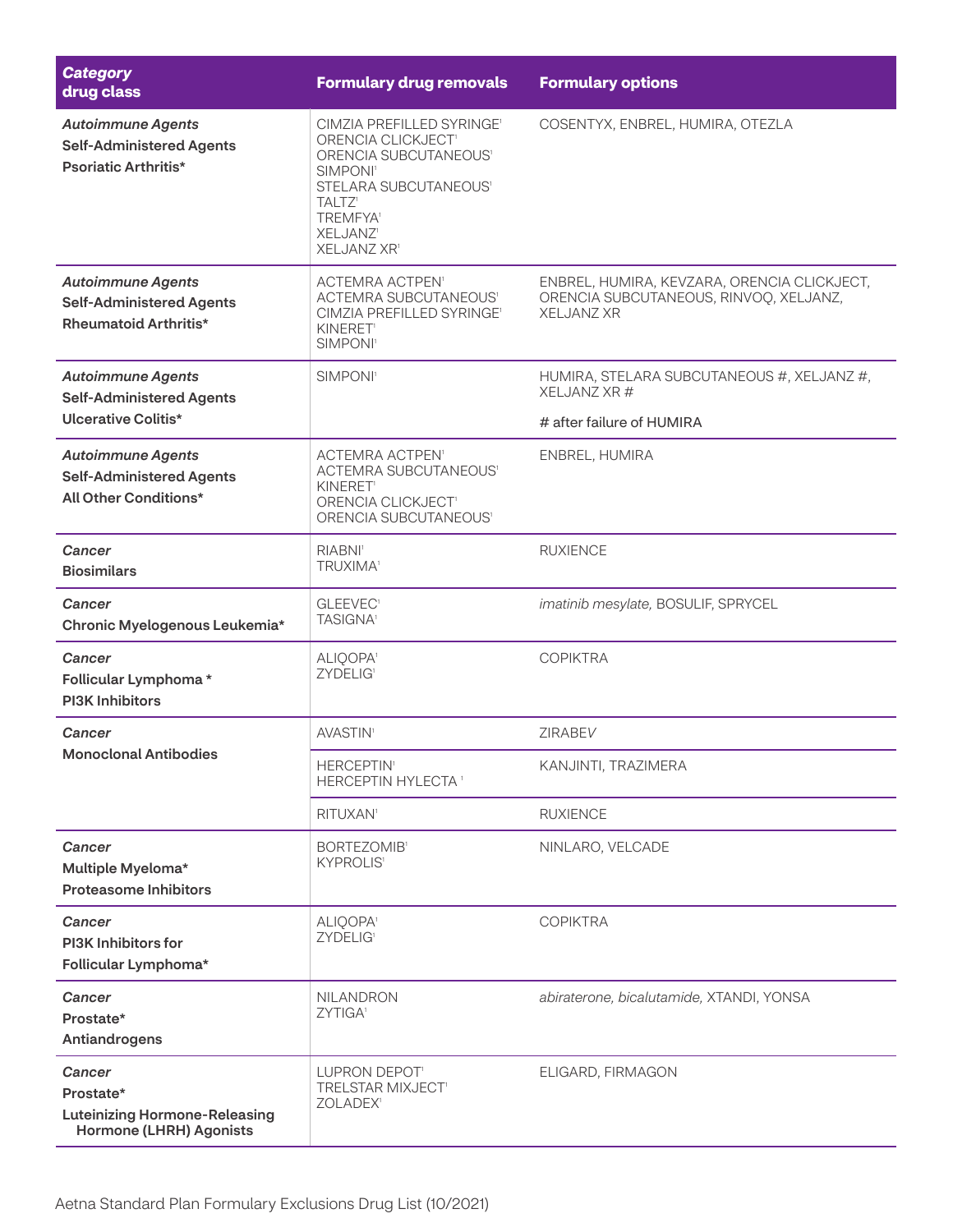| <b>Category</b><br>drug class                                                                                                    | <b>Formulary drug removals</b>                                                                                                                               | <b>Formulary options</b>                                                                                                    |
|----------------------------------------------------------------------------------------------------------------------------------|--------------------------------------------------------------------------------------------------------------------------------------------------------------|-----------------------------------------------------------------------------------------------------------------------------|
| Cardiovascular<br>Antiarrhythmics                                                                                                | <b>BETAPACE</b><br><b>BETAPACE AF</b>                                                                                                                        | sotalol                                                                                                                     |
|                                                                                                                                  | <b>NORPACE</b>                                                                                                                                               | disopyramide                                                                                                                |
| Cardiovascular<br><b>Antilipemics</b><br><b>Cholesterol Absorption Inhibitors</b>                                                | <b>ZETIA</b>                                                                                                                                                 | ezetimibe                                                                                                                   |
| Cardiovascular<br><b>Antilipemics</b><br><b>Fibrates</b>                                                                         | fenofibrate capsule 50 mg<br>fenofibrate capsule 130 mg<br>fenofibrate tablet 40 mg<br>fenofibrate tablet 120 mg<br>FENOGLIDE TABLET 120 mg<br><b>TRICOR</b> | fenofibrate (except fenofibrate capsule 50 mg, 130 mg;<br>fenofibrate tablet 40 mg, 120 mg), fenofibric acid<br>delayed-rel |
| Cardiovascular<br><b>Antilipemics</b><br><b>HMG-CoA Reductase Inhibitors</b><br>(HMGs or Statins) /<br>Combinations <sup>3</sup> | <b>ALTOPREV</b><br><b>CRESTOR</b><br><b>LESCOL XL</b><br><b>LIPITOR</b><br><b>LIVALO</b>                                                                     | atorvastatin, ezetimibe-simvastatin, fluvastatin, lovastatin,<br>pravastatin, rosuvastatin, simvastatin                     |
| Cardiovascular<br><b>Antilipemics</b><br><b>Niacins</b>                                                                          | niacin tablet 500 mg<br>Niacor                                                                                                                               | niacin ext-rel                                                                                                              |
| Cardiovascular<br><b>Antilipemics</b><br><b>Omega-3 Fatty Acids</b>                                                              | icosapent ethyl                                                                                                                                              | omega-3 acid ethyl esters, VASCEPA                                                                                          |
| Cardiovascular<br><b>Antilipemics</b><br><b>PCSK9 Inhibitors</b>                                                                 | <b>REPATHA</b>                                                                                                                                               | <b>PRALUENT</b>                                                                                                             |
| Cardiovascular<br><b>Digitalis Glycosides</b>                                                                                    | <b>LANOXIN TABLET</b><br>(125 mcg and 250 mcg only)                                                                                                          | digoxin                                                                                                                     |
| Cardiovascular<br><b>Diuretics</b>                                                                                               | <b>DYRENIUM</b>                                                                                                                                              | amiloride, triamterene                                                                                                      |
| Cardiovascular<br><b>Nitrates</b>                                                                                                | isosorbide dinitrate 40 mg                                                                                                                                   | isosorbide dinitrate (except isosorbide dinitrate 40 mg),<br>isosorbide mononitrate                                         |
| Cardiovascular<br><b>Pulmonary Arterial Hypertension</b><br><b>Endothelin Receptor Antagonists</b>                               | LETAIRIS <sup>1</sup><br><b>TRACLEER</b> <sup>1</sup>                                                                                                        | ambrisentan, bosentan, OPSUMIT                                                                                              |
| Cardiovascular<br><b>Pulmonary Arterial Hypertension</b><br>Phosphodiesterase Inhibitors                                         | <b>ADCIRCA</b> <sup>1</sup><br><b>REVATIO1</b>                                                                                                               | sildenafil, tadalafil                                                                                                       |
| Cardiovascular<br><b>Pulmonary Arterial Hypertension</b><br><b>Prostaglandin Vasodilators</b>                                    | REMODULIN <sup>1</sup>                                                                                                                                       | treprostinil                                                                                                                |
| <b>Carnitine Deficiency</b>                                                                                                      | <b>CARNITOR</b><br><b>CARNITOR SF</b>                                                                                                                        | levocarnitine                                                                                                               |
| <b>Central Precocious Puberty</b>                                                                                                | LUPRON DEPOT-PED'                                                                                                                                            | SUPPRELIN LA, TRIPTODUR                                                                                                     |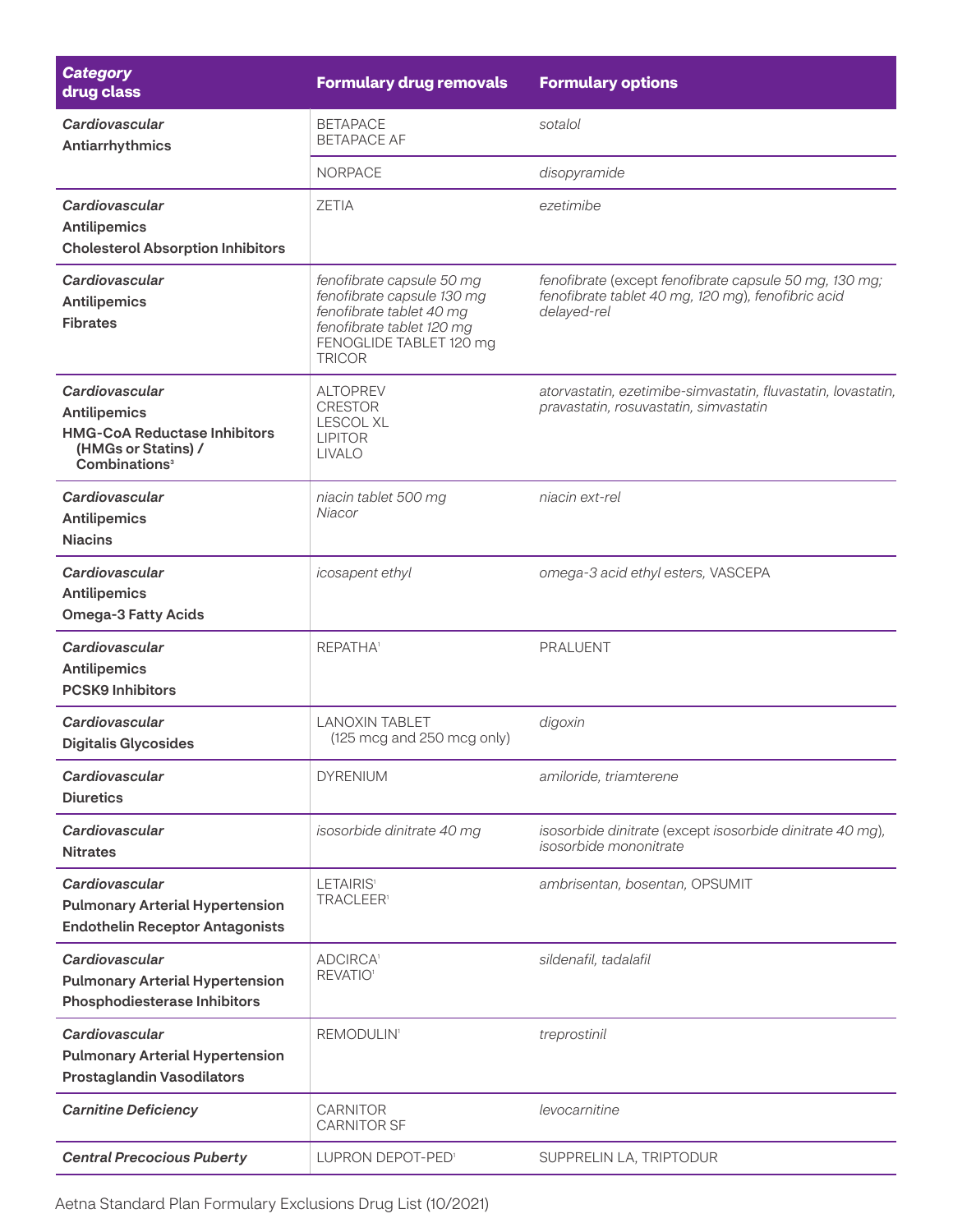| <b>Category</b><br>drug class                                                                       | <b>Formulary drug removals</b>                                                                                                                                                    | <b>Formulary options</b>                                                                                                                                                                                                                                           |
|-----------------------------------------------------------------------------------------------------|-----------------------------------------------------------------------------------------------------------------------------------------------------------------------------------|--------------------------------------------------------------------------------------------------------------------------------------------------------------------------------------------------------------------------------------------------------------------|
| <b>Chronic Obstructive Pulmonary</b><br>Disease (COPD)*<br>Anticholinergics                         | <b>INCRUSE ELLIPTA</b><br><b>TUDORZA</b>                                                                                                                                          | SPIRIVA, YUPELRI                                                                                                                                                                                                                                                   |
| <b>Chronic Obstructive Pulmonary</b><br>Disease (COPD)*                                             | <b>BEVESPI AEROSPHERE</b>                                                                                                                                                         | ANORO ELLIPTA, STIOLTO RESPIMAT                                                                                                                                                                                                                                    |
| Anticholinergic / Beta Agonist<br>Combinations                                                      |                                                                                                                                                                                   |                                                                                                                                                                                                                                                                    |
| <b>Long Acting</b>                                                                                  |                                                                                                                                                                                   |                                                                                                                                                                                                                                                                    |
| Contraceptives<br>Monophasic                                                                        | <b>BEYAZ</b><br>MINASTRIN 24 FE<br><b>TAYTULLA</b><br><b>YASMIN</b><br>YAZ                                                                                                        | ethinyl estradiol-drospirenone,<br>ethinyl estradiol-drospirenone-levomefolate,<br>ethinyl estradiol-norethindrone acetate,<br>ethinyl estradiol-norethindrone acetate-iron                                                                                        |
| Contraceptives<br><b>Four Phase</b>                                                                 | <b>NATAZIA</b>                                                                                                                                                                    | ethinyl estradiol-drospirenone, ethinyl estradiol-<br>drospirenone-levomefolate, ethinyl estradiol-<br>levonorgestrel, ethinyl estradiol-norethindrone acetate,<br>ethinyl estradiol-norethindrone acetate-iron,<br>ethinyl estradiol-norgestimate, LO LOESTRIN FE |
| Contraceptives<br><b>Extended Cycle</b>                                                             | SEASONIQUE                                                                                                                                                                        | ethinyl estradiol-drospirenone, ethinyl estradiol-<br>drospirenone-levomefolate, ethinyl estradiol-<br>levonorgestrel, ethinyl estradiol-norethindrone acetate,<br>ethinyl estradiol-norethindrone acetate-iron                                                    |
| Contraceptives<br><b>Progestin Intrauterine Devices</b>                                             | LILETTA <sup>1</sup>                                                                                                                                                              | KYLEENA, MIRENA, SKYLA                                                                                                                                                                                                                                             |
| Contraceptives<br>Vaginal                                                                           | <b>NUVARING</b>                                                                                                                                                                   | ethinyl estradiol-etonogestrel, ANNOVERA                                                                                                                                                                                                                           |
| Cystic Fibrosis*<br><b>Inhaled Antibiotics</b>                                                      | <b>TOBI</b><br><b>TOBI PODHALER'</b>                                                                                                                                              | tobramycin inhalation solution, BETHKIS                                                                                                                                                                                                                            |
| Dental<br><b>Cavity/Caries Prevention</b>                                                           | <b>PREVIDENT</b>                                                                                                                                                                  | Consult doctor                                                                                                                                                                                                                                                     |
| Depression*<br><b>Antidepressants, Selective</b><br><b>Serotonin Reuptake Inhibitors</b><br>(SSRIs) | fluoxetine tablet 60 mg<br>paroxetine HCl ext-rel<br>(NDC^ 60505367503 only)<br>LEXAPRO<br><b>PAXIL</b><br>PAXIL CR<br><b>PEXEVA</b><br>PROZAC<br><b>VIIBRYD</b><br><b>ZOLOFT</b> | citalopram, escitalopram, fluoxetine (except fluoxetine<br>tablet 60 mg, fluoxetine tablet [generics for SARAFEM]),<br>paroxetine HCl, paroxetine HCl ext-rel (except NDC^<br>60505367503), sertraline, TRINTELLIX                                                 |
| Depression*<br>Antidepressants, Serotonin<br>Norepinephrine Reuptake<br><b>Inhibitors (SNRIs)</b>   | venlafaxine ext-rel tablet<br>(except 225 mg)<br>CYMBALTA<br><b>EFFEXOR XR</b><br><b>PRISTIQ</b>                                                                                  | desvenlafaxine ext-rel, duloxetine, venlafaxine,<br>venlafaxine ext-rel capsule                                                                                                                                                                                    |
| Depression*<br>Antidepressants,                                                                     | bupropion ext-rel tablet 450 mg                                                                                                                                                   | bupropion, bupropion ext-rel<br>(except bupropion ext-rel tablet 450 mg)                                                                                                                                                                                           |
| <b>Miscellaneous Agents</b>                                                                         | OLEPTRO                                                                                                                                                                           | trazodone                                                                                                                                                                                                                                                          |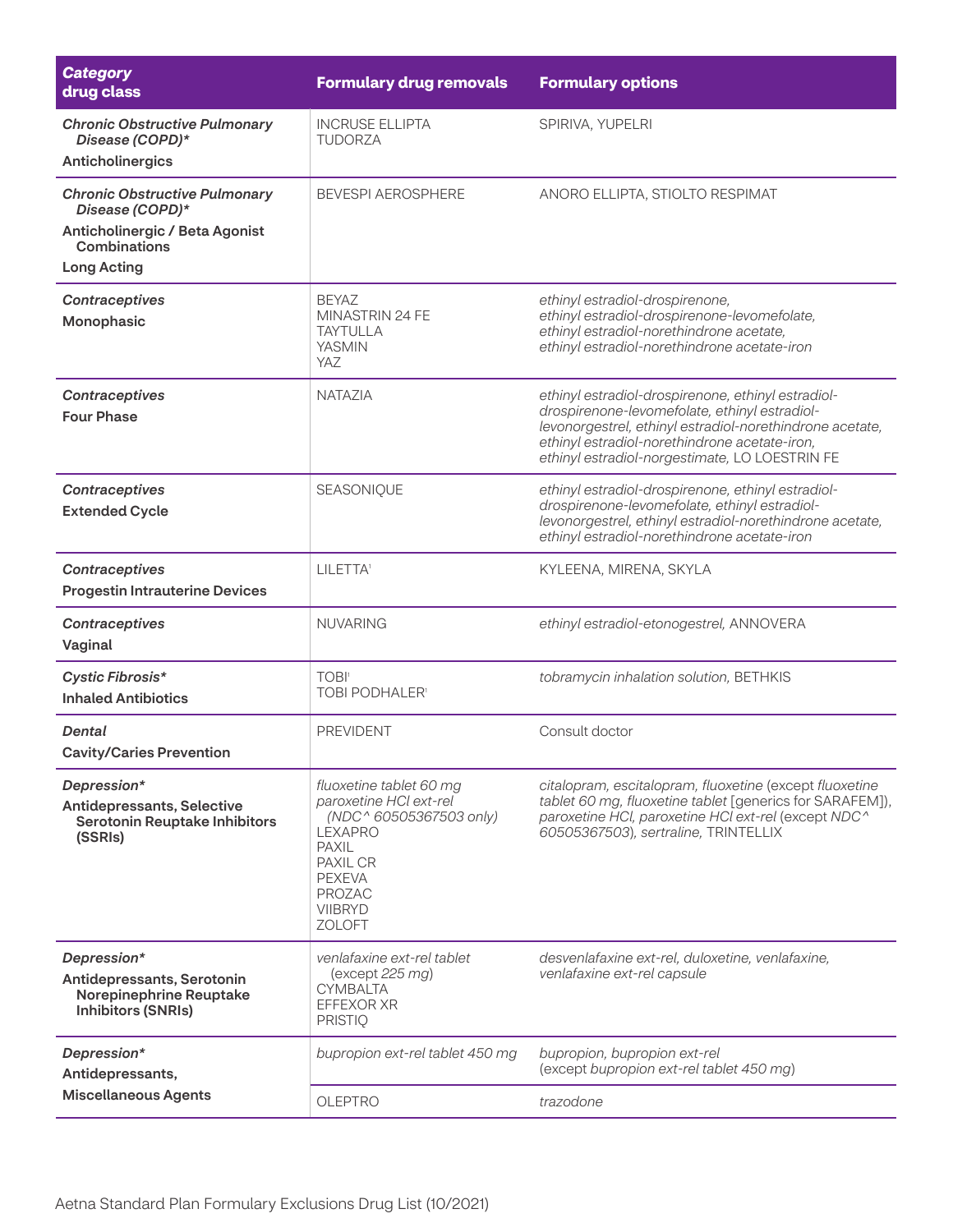| <b>Category</b><br>drug class                                        | <b>Formulary drug removals</b>                                                                                                                                                                  | <b>Formulary options</b>                                                                                                                                                                                                        |
|----------------------------------------------------------------------|-------------------------------------------------------------------------------------------------------------------------------------------------------------------------------------------------|---------------------------------------------------------------------------------------------------------------------------------------------------------------------------------------------------------------------------------|
| Depression and/or Schizophrenia*<br><b>Antipsychotics, Atypicals</b> | <b>ABILIFY</b><br><b>FANAPT</b><br>SEROQUEL XR                                                                                                                                                  | aripiprazole, clozapine, olanzapine, quetiapine,<br>quetiapine ext-rel, risperidone, ziprasidone, LATUDA,<br><b>VRAYLAR</b>                                                                                                     |
| Dermatology<br>Acne*                                                 | clindamycin gel<br>(NDC^ 68682046275 only)<br>Vanoxide-HC<br><b>ACANYA</b><br><b>AZELEX</b><br><b>BENZACLIN</b><br>DIFFERIN LOTION<br><b>FABIOR</b><br><b>TAZORAC</b><br><b>VELTIN</b><br>ZIANA | adapalene, benzoyl peroxide, clindamycin gel<br>(except NDC^ 68682046275), clindamycin solution,<br>clindamycin-benzoyl peroxide, erythromycin solution,<br>erythromycin-benzoyl peroxide, tretinoin, EPIDUO,<br><b>ONEXTON</b> |
| Dermatology<br><b>Actinic Keratosis*</b>                             | fluorouracil cream 0.5%<br>CARAC                                                                                                                                                                | fluorouracil cream 5%, fluorouracil solution, imiquimod,<br>PICATO, TOLAK, ZYCLARA                                                                                                                                              |
| Dermatology<br>Anti-infective / Anti-inflammatory                    | NEO-SYNALAR                                                                                                                                                                                     | desonide or hydrocortisone WITH gentamicin                                                                                                                                                                                      |
| Dermatology<br><b>Antibiotics</b>                                    | mupirocin cream                                                                                                                                                                                 | gentamicin, mupirocin ointment                                                                                                                                                                                                  |
| Dermatology<br><b>Antipsoriatics</b>                                 | calcipotriene cream<br>calcipotriene ointment, calcipotriene solution<br>calcipotriene foam<br>calcitriol ointment<br><b>CALCIPOTRIENE FOAM</b><br><b>SORILUX</b><br><b>TAZORAC</b><br>VECTICAL |                                                                                                                                                                                                                                 |
|                                                                      | calcipotriene-betamethasone                                                                                                                                                                     | calcipotriene ointment or calcipotriene solution WITH<br>desoximetasone (except desoximetasone ointment<br>0.05%), fluocinonide (except fluocinonide cream 0.1%)<br>or BRYHALI                                                  |
| Dermatology<br><b>Atopic Dermatitis*</b>                             | doxepin cream                                                                                                                                                                                   | desonide, hydrocortisone, pimecrolimus, tacrolimus,<br><b>EUCRISA</b>                                                                                                                                                           |
|                                                                      | <b>ELIDEL</b>                                                                                                                                                                                   | pimecrolimus, tacrolimus, EUCRISA                                                                                                                                                                                               |
| Dermatology<br>Rosacea*                                              | doxycycline monohydrate<br>delayed-rel capsule                                                                                                                                                  | <b>ORACEA</b>                                                                                                                                                                                                                   |
|                                                                      | <b>FINACEA GEL</b><br><b>MIRVASO</b><br><b>NORITATE</b>                                                                                                                                         | azelaic acid gel, metronidazole, FINACEA FOAM,<br><b>SOOLANTRA</b>                                                                                                                                                              |
| Dermatology<br><b>Scars</b>                                          | <b>BEAU RX</b><br><b>CICATRACE</b><br><b>POLYTOZA</b><br><b>RECEDO</b><br><b>SCARSILK PAD</b><br><b>SIL-K PAD</b><br><b>SILIVEX</b><br><b>SILTREX</b>                                           | Consult doctor                                                                                                                                                                                                                  |
| Dermatology<br>Seborrheic Dermatitis*                                | ketoconazole foam 2%<br>Ketodan                                                                                                                                                                 | ketoconazole shampoo 2%,<br>selenium sulfide lotion 2.5%                                                                                                                                                                        |
|                                                                      | <b>XOLEGEL</b>                                                                                                                                                                                  | ciclopirox, ketoconazole cream 2%                                                                                                                                                                                               |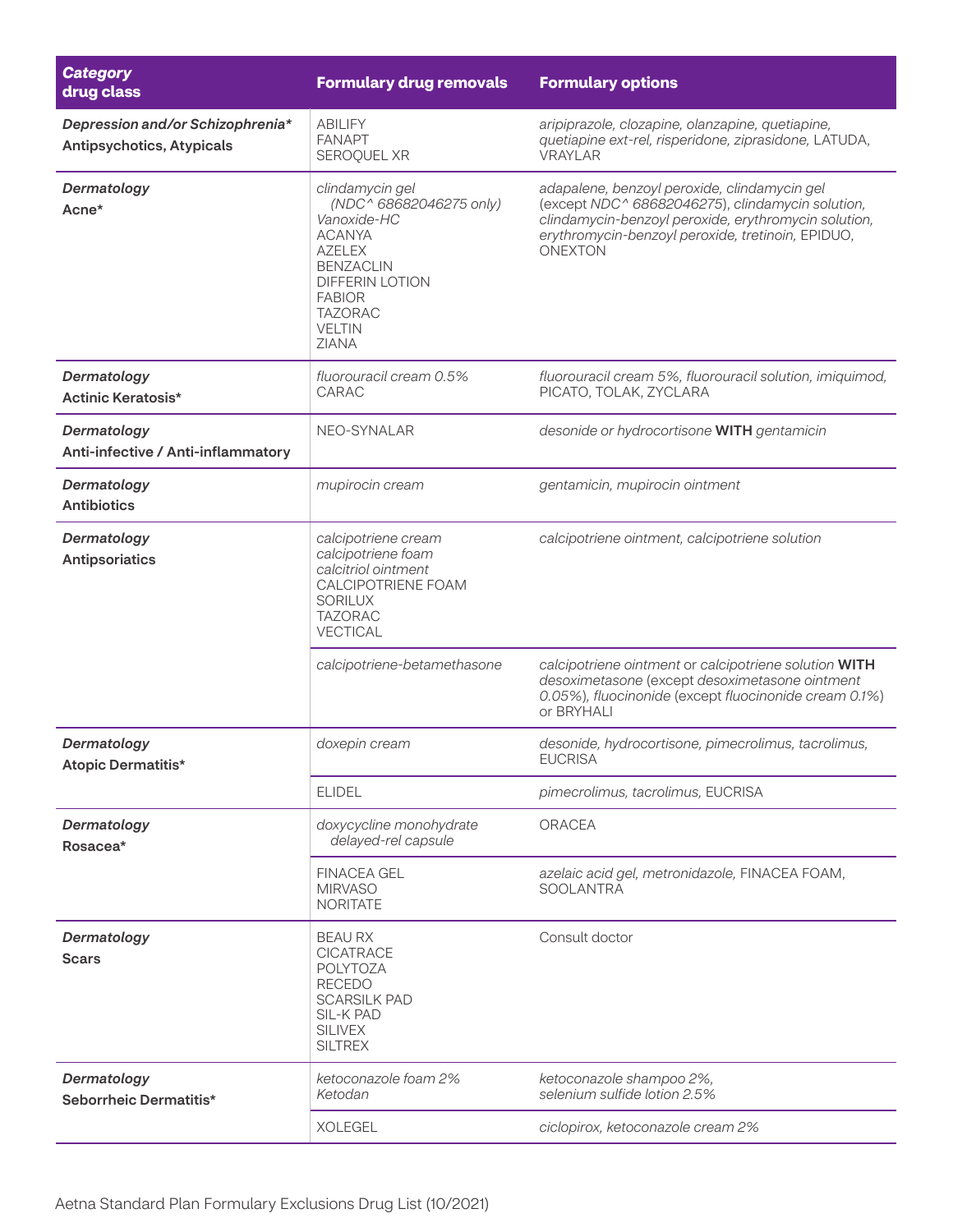| <b>Category</b><br>drug class                                                            | <b>Formulary drug removals</b>                                                                                                                                                                                                                                            | <b>Formulary options</b>                                                                                                                                                                                                           |
|------------------------------------------------------------------------------------------|---------------------------------------------------------------------------------------------------------------------------------------------------------------------------------------------------------------------------------------------------------------------------|------------------------------------------------------------------------------------------------------------------------------------------------------------------------------------------------------------------------------------|
| Dermatology<br>Skin Inflammation and Hives*<br><b>Low Potency Corticosteroids</b>        | flurandrenolide cream<br>flurandrenolide lotion<br><b>Nolix</b><br><b>CORDRAN CREAM</b><br><b>CORDRAN LOTION</b>                                                                                                                                                          | desonide, hydrocortisone                                                                                                                                                                                                           |
| Dermatology<br>Skin Inflammation and Hives *<br><b>Medium Potency Corticosteroids</b>    | clocortolone cream<br>desoximetasone ointment 0.05%<br>flurandrenolide ointment<br>hydrocortisone butyrate lipophilic<br>cream 0.1%<br>hydrocortisone butyrate lotion<br>triamcinolone aerosol 0.2%<br>triamcinolone ointment 0.05%<br><b>Trianex</b><br>CORDRAN OINTMENT | hydrocortisone butyrate cream, hydrocortisone<br>butyrate ointment, hydrocortisone butyrate solution,<br>mometasone, triamcinolone cream, triamcinolone<br>lotion, triamcinolone ointment (except triamcinolone<br>ointment 0.05%) |
| Dermatology<br>Skin Inflammation and Hives *<br><b>High Potency Corticosteroids</b>      | diflorasone cream<br>diflorasone ointment<br>halcinonide cream<br><b>APEXICON E</b><br><b>HALOG</b><br><b>PSORCON</b>                                                                                                                                                     | desoximetasone (except desoximetasone ointment<br>0.05%), fluocinonide (except fluocinonide cream 0.1%),<br><b>BRYHALL</b>                                                                                                         |
| Dermatology<br>Skin Inflammation and Hives *<br><b>Very High Potency Corticosteroids</b> | clobetasol spray<br><b>CLOBEX SPRAY</b><br>OLUX-E                                                                                                                                                                                                                         | clobetasol foam                                                                                                                                                                                                                    |
|                                                                                          | fluocinonide cream 0.1%                                                                                                                                                                                                                                                   | clobetasol cream                                                                                                                                                                                                                   |
|                                                                                          | <b>CORDRAN TAPE</b><br><b>ULTRAVATE</b>                                                                                                                                                                                                                                   | clobetasol cream, clobetasol foam, clobetasol gel,<br>clobetasol lotion, clobetasol ointment                                                                                                                                       |
| Dermatology<br>Warts                                                                     | <b>VEREGEN</b>                                                                                                                                                                                                                                                            | imiquimod                                                                                                                                                                                                                          |
| Dermatology<br><b>Wound Care Products</b>                                                | <b>ALEVICYN GEL</b><br><b>ALEVICYN SG</b><br>ALEVICYN SOLUTION                                                                                                                                                                                                            | desonide, hydrocortisone                                                                                                                                                                                                           |
| Dermatology<br><b>Miscellaneous Skin Conditions</b>                                      | <b>ALCORTIN A</b><br><b>ATOPADERM</b><br><b>BENSAL HP</b><br><b>EPICERAM</b><br><b>KAMDOY</b><br><b>NOVACORT</b><br>SYNERDERM                                                                                                                                             | desonide, hydrocortisone                                                                                                                                                                                                           |
|                                                                                          | luliconazole<br>oxiconazole (NDCs^ 0168035830, ketoconazole cream 2%, NAFTIN<br>51672135902 only)                                                                                                                                                                         | ciclopirox, clotrimazole, econazole,                                                                                                                                                                                               |
| Diabetes*<br><b>Biguanides</b>                                                           | metformin ext-rel<br>(generics for FORTAMET)<br>and GLUMETZA only)<br><b>FORTAMET</b><br><b>GLUMETZA</b><br><b>RIOMET</b>                                                                                                                                                 | metformin, metformin ext-rel (except<br>generics for FORTAMET and GLUMETZA)                                                                                                                                                        |
| Diabetes*<br>Dipeptidyl Peptidase-4 (DPP-4)<br><b>Inhibitors</b>                         | <b>NESINA</b><br>ONGLYZA<br>TRADJENTA                                                                                                                                                                                                                                     | JANUVIA                                                                                                                                                                                                                            |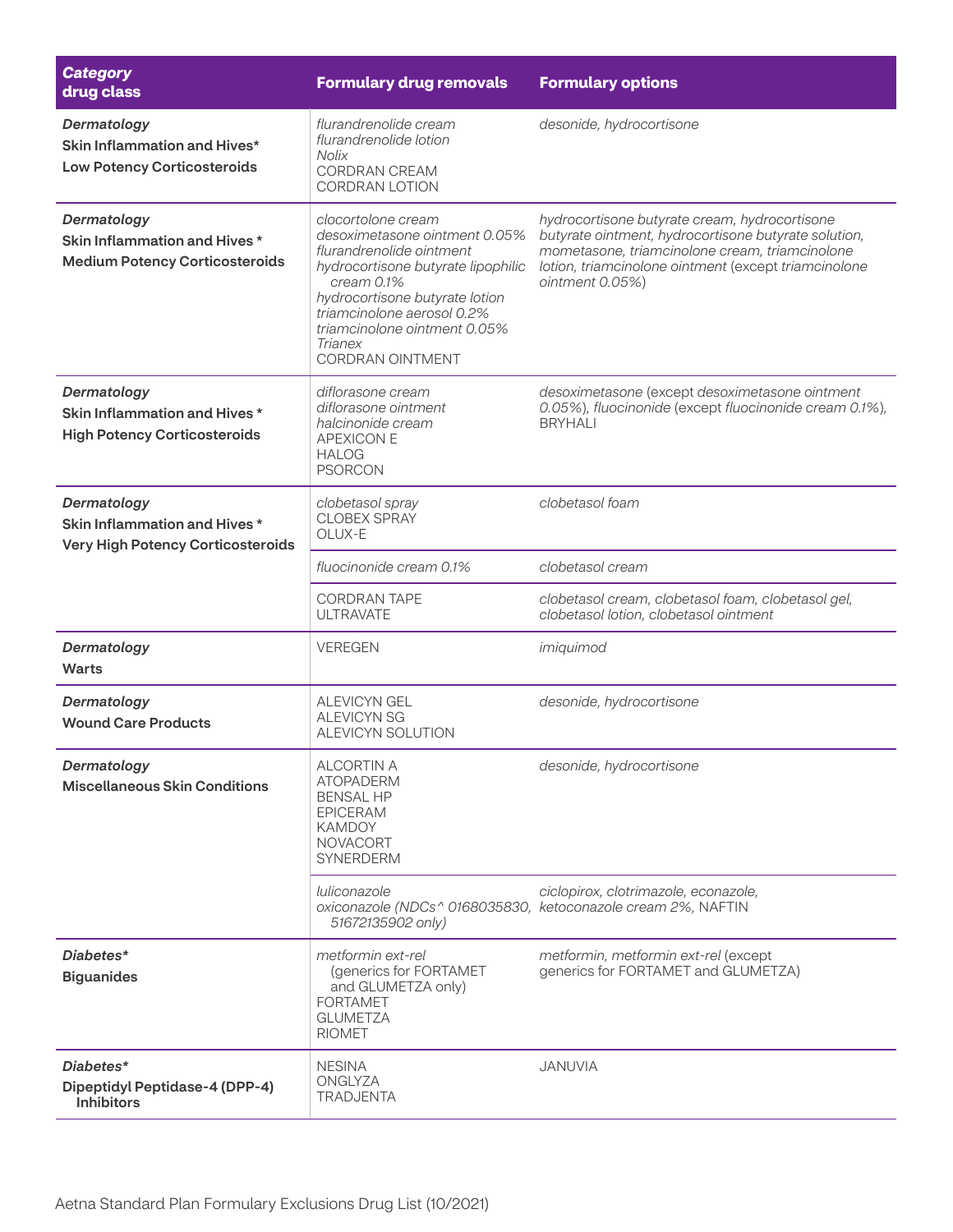| <b>Category</b><br>drug class                                                                                                          | <b>Formulary drug removals</b>                                                                                                                                              | <b>Formulary options</b>                       |  |
|----------------------------------------------------------------------------------------------------------------------------------------|-----------------------------------------------------------------------------------------------------------------------------------------------------------------------------|------------------------------------------------|--|
| Diabetes*<br>Dipeptidyl Peptidase-4 (DPP-4)<br><b>Inhibitor Combinations</b>                                                           | <b>JENTADUETO</b><br><b>JENTADUETO XR</b><br><b>KAZANO</b><br><b>KOMBIGLYZE XR</b>                                                                                          | JANUMET, JANUMET XR                            |  |
|                                                                                                                                        | <b>OSENI</b>                                                                                                                                                                | JANUMET, JANUMET XR; JANUVIA WITH pioglitazone |  |
| Diabetes*<br><b>Injectable Incretin Mimetics</b>                                                                                       | <b>BYDUREON BCISE</b><br><b>BYETTA</b>                                                                                                                                      | OZEMPIC, RYBELSUS, TRULICITY, VICTOZA          |  |
| Diabetes*<br><b>Insulins</b>                                                                                                           | <b>APIDRA</b><br><b>HUMALOG</b>                                                                                                                                             | FIASP, NOVOLOG                                 |  |
|                                                                                                                                        | HUMALOG MIX 50/50                                                                                                                                                           | NOVOLOG MIX 70/30                              |  |
|                                                                                                                                        | HUMALOG MIX 75/25                                                                                                                                                           | NOVOLOG MIX 70/30                              |  |
|                                                                                                                                        | HUMULIN 70/30 <sup>4</sup>                                                                                                                                                  | NOVOLIN 70/30 <sup>4</sup>                     |  |
|                                                                                                                                        | HUMULIN N <sup>4</sup>                                                                                                                                                      | NOVOLIN N <sup>4</sup>                         |  |
|                                                                                                                                        | HUMULIN R <sup>4</sup>                                                                                                                                                      | NOVOLIN R <sup>4</sup>                         |  |
|                                                                                                                                        | NOTE: Humulin R U-500<br>concentrate will not be<br>subject to removal and will<br>continue to be covered.                                                                  |                                                |  |
| Diabetes*<br>Long Acting Insulins <sup>5</sup>                                                                                         | <b>LANTUS</b>                                                                                                                                                               | <b>BASAGLAR, LEVEMIR</b>                       |  |
| Diabetes*<br><b>Insulin Sensitizers</b>                                                                                                | <b>ACTOS</b>                                                                                                                                                                | pioglitazone                                   |  |
| Diabetes*<br>Sodium-Glucose<br>Co-transporter 2 (SGLT2) Inhibitors                                                                     | <b>INVOKANA</b>                                                                                                                                                             | FARXIGA, JARDIANCE                             |  |
| Diabetes*<br>Sodium-Glucose<br>Co-transporter 2 (SGLT2) Inhibitor /<br><b>Biguanide Combinations</b>                                   | <b>INVOKAMET</b><br><b>INVOKAMET XR</b>                                                                                                                                     | SYNJARDY, SYNJARDY XR, XIGDUO XR               |  |
| Diabetes*<br>Sodium-Glucose<br>Co-transporter 2 (SGLT2) Inhibitor /<br>Dipeptidyl Peptidase-4 (DPP-4)<br><b>Inhibitor Combinations</b> | <b>QTERN</b>                                                                                                                                                                | <b>GLYXAMBI</b>                                |  |
| Diabetes*<br>Supplies, Needles <sup>6</sup>                                                                                            | NOVO NORDISK NEEDLES<br>OWEN MUMFORD NEEDLES<br>PERRIGO NEEDLES<br>ULTIMED NEEDLES<br>All other insulin needles that are<br>not BD ULTRAFINE brand                          | <b>BD ULTRAFINE NEEDLES</b>                    |  |
| Diabetes*<br>Supplies, Syringes <sup>®</sup>                                                                                           | ALLISON MEDICAL<br><b>INSULIN SYRINGES</b><br><b>TRIVIDIA INSULIN SYRINGES</b><br>ULTIMED INSULIN SYRINGES<br>All other insulin syringes that are<br>not BD ULTRAFINE brand | BD ULTRAFINE INSULIN SYRINGES                  |  |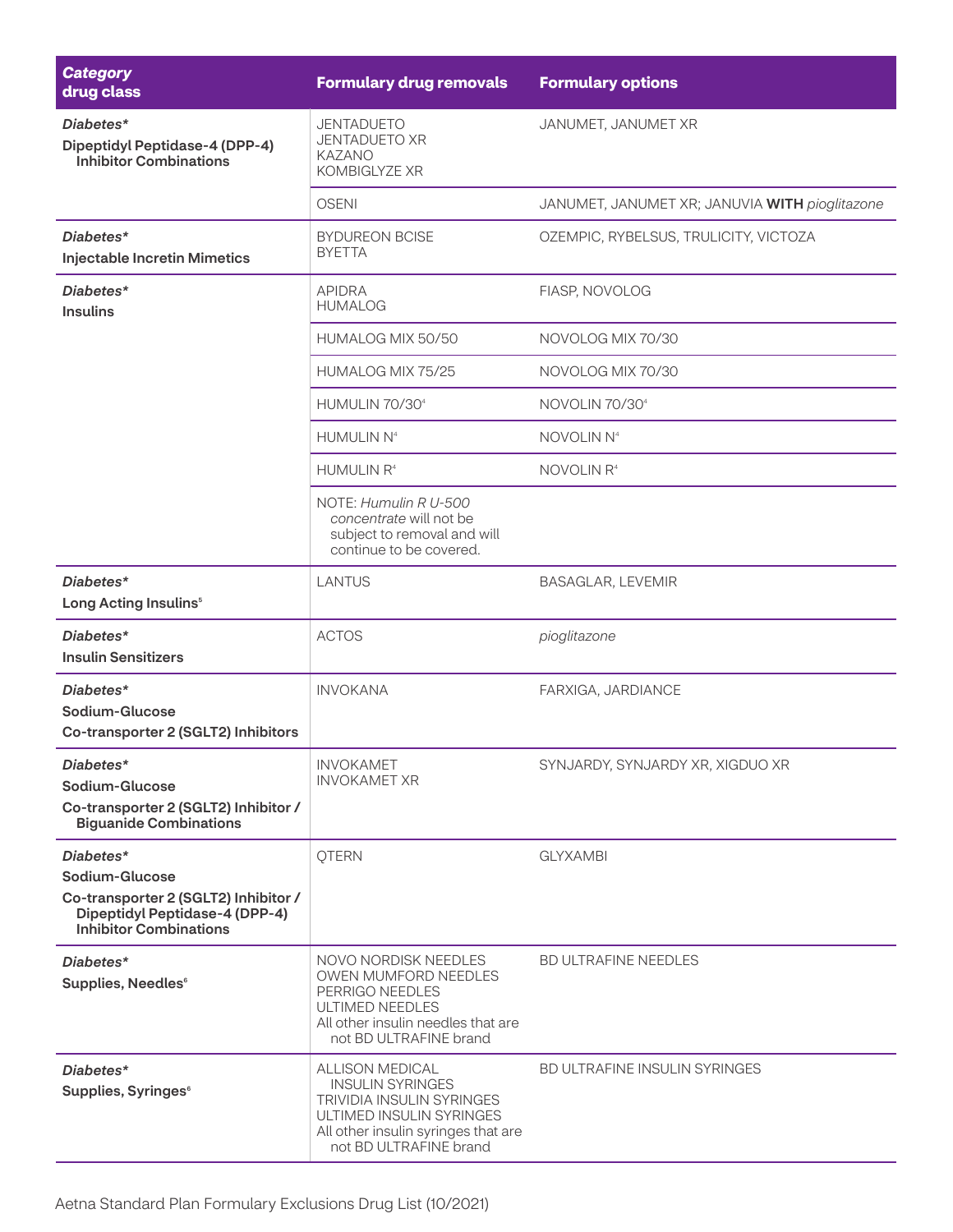| <b>Category</b><br>drug class                                | <b>Formulary drug removals</b>                                                                                                                                                                                                                                                                                                                                                                                                                                |                                                                                                                                                                                                | <b>Formulary options</b>                                                                                                                                                                                                                |
|--------------------------------------------------------------|---------------------------------------------------------------------------------------------------------------------------------------------------------------------------------------------------------------------------------------------------------------------------------------------------------------------------------------------------------------------------------------------------------------------------------------------------------------|------------------------------------------------------------------------------------------------------------------------------------------------------------------------------------------------|-----------------------------------------------------------------------------------------------------------------------------------------------------------------------------------------------------------------------------------------|
| Diabetes*<br>Supplies, Test Strips and Kits <sup>7,8</sup>   | BREEZE 2 STRIPS AND KITS<br>CONTOUR NEXT STRIPS AND<br><b>KITS</b><br>CONTOUR STRIPS AND KITS<br>FREESTYLE STRIPS AND KITS<br>All other test strips that are not<br>ACCU-CHEK or ONETOUCH<br>brand                                                                                                                                                                                                                                                            |                                                                                                                                                                                                | ACCU-CHEK AVIVA PLUS STRIPS AND KITS7,<br>ACCU-CHEK COMPACT PLUS STRIPS AND KITS7,<br>ACCU-CHEK GUIDE STRIPS AND KITS7,<br>ACCU-CHEK SMARTVIEW STRIPS AND KITS7,<br>ONETOUCH ULTRA STRIPS AND KITS7,<br>ONETOUCH VERIO STRIPS AND KITST |
|                                                              | ENLITE CONTINUOUS GLUCOSE<br><b>MONITORING SYSTEM</b><br>EVERSENSE CONTINUOUS<br><b>GLUCOSE MONITORING</b><br><b>SYSTEM</b><br>FREESTYLE LIBRE CONTINUOUS<br><b>GLUCOSE MONITORING</b><br><b>SYSTEM</b><br><b>GUARDIAN CONNECT</b><br>CONTINUOUS GLUCOSE<br><b>MONITORING SYSTEM</b><br><b>GUARDIAN REAL-TIME</b><br><b>CONTINUOUS GLUCOSE</b><br><b>MONITORING SYSTEM</b><br>All other continuous glucose<br>monitoring systems that<br>are not DEXCOM brand |                                                                                                                                                                                                | DEXCOM CONTINUOUS GLUCOSE MONITORING<br><b>SYSTEM</b>                                                                                                                                                                                   |
| <b>Dietary Supplements</b>                                   | <b>FOSTEUM</b><br><b>FOSTEUM PLUS</b>                                                                                                                                                                                                                                                                                                                                                                                                                         |                                                                                                                                                                                                | alendronate, ibandronate, risedronate                                                                                                                                                                                                   |
|                                                              | Activite<br>Dexifol<br><b>Folvite-D</b><br>Genicin Vita-S<br>HylaVite<br>Lorid<br>TronVite<br>Vitasure<br>Xvite<br>FERIVA 21/7<br><b>FOLIC-K</b><br><b>NICADAN</b>                                                                                                                                                                                                                                                                                            | <b>NICAPRIN</b><br><b>NICAZEL</b><br>NICAZEL FORTE<br><b>NICOMIDE</b><br><b>OMNIVEX</b><br>ORTHO D<br>ORTHO DF<br><b>RHEUMATE</b><br><b>RIBOZEL</b><br><b>TALIVA</b><br><b>XYZBAC</b><br>ZYVIT | folic acid                                                                                                                                                                                                                              |
|                                                              | MultiPro<br><b>PRODIGEN</b><br>VASCULERA                                                                                                                                                                                                                                                                                                                                                                                                                      |                                                                                                                                                                                                | Consult doctor                                                                                                                                                                                                                          |
| <b>Endocrine and Metabolic</b><br><b>Corticosteroids</b>     | betamethasone acetate-<br>betamethasone sodium<br>phosphate (NDC^<br>71283062002 only)<br>BETAMETHASONE ACETATE-<br>BETAMETHASONE SODIUM<br><b>PHOSPHATE</b><br><b>MILLIPRED</b><br><b>RAYOS</b>                                                                                                                                                                                                                                                              |                                                                                                                                                                                                | dexamethasone, hydrocortisone, methylprednisolone,<br>prednisolone solution, prednisone                                                                                                                                                 |
| <b>Endocrine and Metabolic</b><br><b>Progestins</b>          | <b>PROMETRIUM</b>                                                                                                                                                                                                                                                                                                                                                                                                                                             |                                                                                                                                                                                                | medroxyprogesterone; progesterone, micronized                                                                                                                                                                                           |
| Endometriosis*                                               | LUPRON DEPOT <sup>®</sup><br>ZOLADEX <sup>1</sup>                                                                                                                                                                                                                                                                                                                                                                                                             |                                                                                                                                                                                                | <b>ORILISSA</b>                                                                                                                                                                                                                         |
| <b>Erectile Dysfunction*</b><br>Phosphodiesterase Inhibitors | <b>CIALIS</b><br><b>STENDRA</b><br><b>VIAGRA</b>                                                                                                                                                                                                                                                                                                                                                                                                              |                                                                                                                                                                                                | sildenafil, tadalafil                                                                                                                                                                                                                   |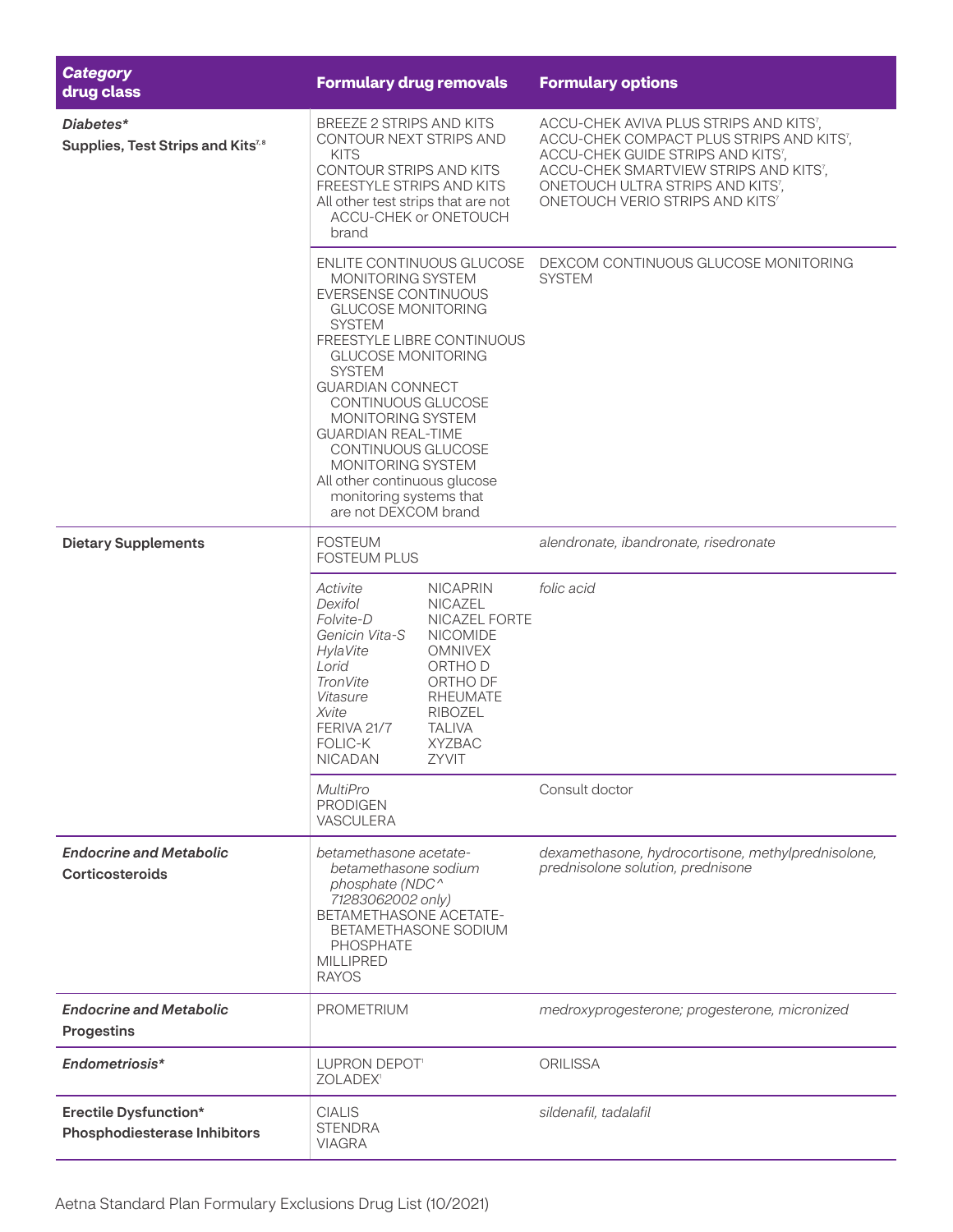| <b>Category</b><br>drug class                                   | <b>Formulary drug removals</b>                                                                                                                                                                                                                       | <b>Formulary options</b>                                                                                                           |
|-----------------------------------------------------------------|------------------------------------------------------------------------------------------------------------------------------------------------------------------------------------------------------------------------------------------------------|------------------------------------------------------------------------------------------------------------------------------------|
| Fertility*                                                      | FOLLISTIM AQ <sup>1</sup>                                                                                                                                                                                                                            | GONAL-F                                                                                                                            |
|                                                                 | CHORIONIC GONADOTROPIN'<br>NOVAREL <sup>1</sup><br>PREGNYL <sup>1</sup>                                                                                                                                                                              | <b>OVIDREL</b>                                                                                                                     |
| <b>Gastrointestinal</b><br><b>Anticholinergics</b>              | chlordiazepoxide-clidinium<br>(NDCs^ 11534019701,<br>42494040901, 51293069601,<br>51293069610, 67877073101,<br>70700018501 only)<br>hyoscyamine sulfate ext-rel<br>Oscimin SR<br>Symax-SR<br><b>GLYCOPYRROLATE</b><br>TABLET 1.5 mg<br><b>LIBRAX</b> | dicyclomine                                                                                                                        |
| Gastrointestinal                                                | ENTERAGAM                                                                                                                                                                                                                                            | alosetron, VIBERZI, XIFAXAN 550 mg                                                                                                 |
| <b>Antidiarrheals</b>                                           | <b>MYTESI</b>                                                                                                                                                                                                                                        | diphenoxylate-atropine, loperamide                                                                                                 |
| Gastrointestinal                                                | <b>TRANSDERM SCOP</b>                                                                                                                                                                                                                                | meclizine, scopolamine transdermal                                                                                                 |
| <b>Antiemetics</b>                                              | <b>ZUPLENZ</b>                                                                                                                                                                                                                                       | granisetron, ondansetron, SANCUSO                                                                                                  |
| Gastrointestinal<br><b>Irritable Bowel Syndrome</b>             | <b>AMITIZA</b>                                                                                                                                                                                                                                       | lubiprostone, LINZESS, MOVANTIK, SYMPROIC                                                                                          |
| Gastrointestinal<br>Laxatives                                   | <b>LACTULOSE PAK</b>                                                                                                                                                                                                                                 | lactulose solution                                                                                                                 |
|                                                                 | <b>GOLYTELY</b><br><b>MOVIPREP</b><br><b>OSMOPREP</b><br><b>SUPREP</b>                                                                                                                                                                               | peg 3350-electrolytes, CLENPIQ                                                                                                     |
| <b>Gastrointestinal</b><br><b>Probiotics</b>                    | Lactojen<br><b>PROVAD</b><br><b>ZELAC</b>                                                                                                                                                                                                            | Consult doctor                                                                                                                     |
| <b>Gastrointestinal</b><br><b>Proton Pump Inhibitors (PPIs)</b> | omeprazole-sodium bicarbonate<br>pantoprazole delayed-rel<br>suspension<br><b>ACIPHEX</b><br><b>ACIPHEX SPRINKLE</b><br><b>NEXIUM</b><br><b>PREVACID</b><br><b>PRILOSEC</b><br><b>PROTONIX</b><br>ZEGERID                                            | esomeprazole delayed-rel, lansoprazole delayed-rel,<br>omeprazole delayed-rel, pantoprazole delayed-rel tablet,<br><b>DEXILANT</b> |
| <b>Gastrointestinal</b><br><b>Ulcer Treatment</b>               | sucralfate suspension<br>CARAFATE                                                                                                                                                                                                                    | sucralfate tablet                                                                                                                  |
| <b>Gaucher Disease</b>                                          | ELELYSO <sup>1</sup>                                                                                                                                                                                                                                 | CERDELGA, CEREZYME                                                                                                                 |
| Genitourinary<br><b>Interstitial Cystitis</b>                   | <b>ELMIRON</b><br>RIMSO-50                                                                                                                                                                                                                           | Consult doctor                                                                                                                     |
| Genitourinary<br><b>Miscellaneous</b>                           | <b>LITHOSTAT</b><br><b>THIOLA</b><br>THIOLA EC                                                                                                                                                                                                       | Consult doctor                                                                                                                     |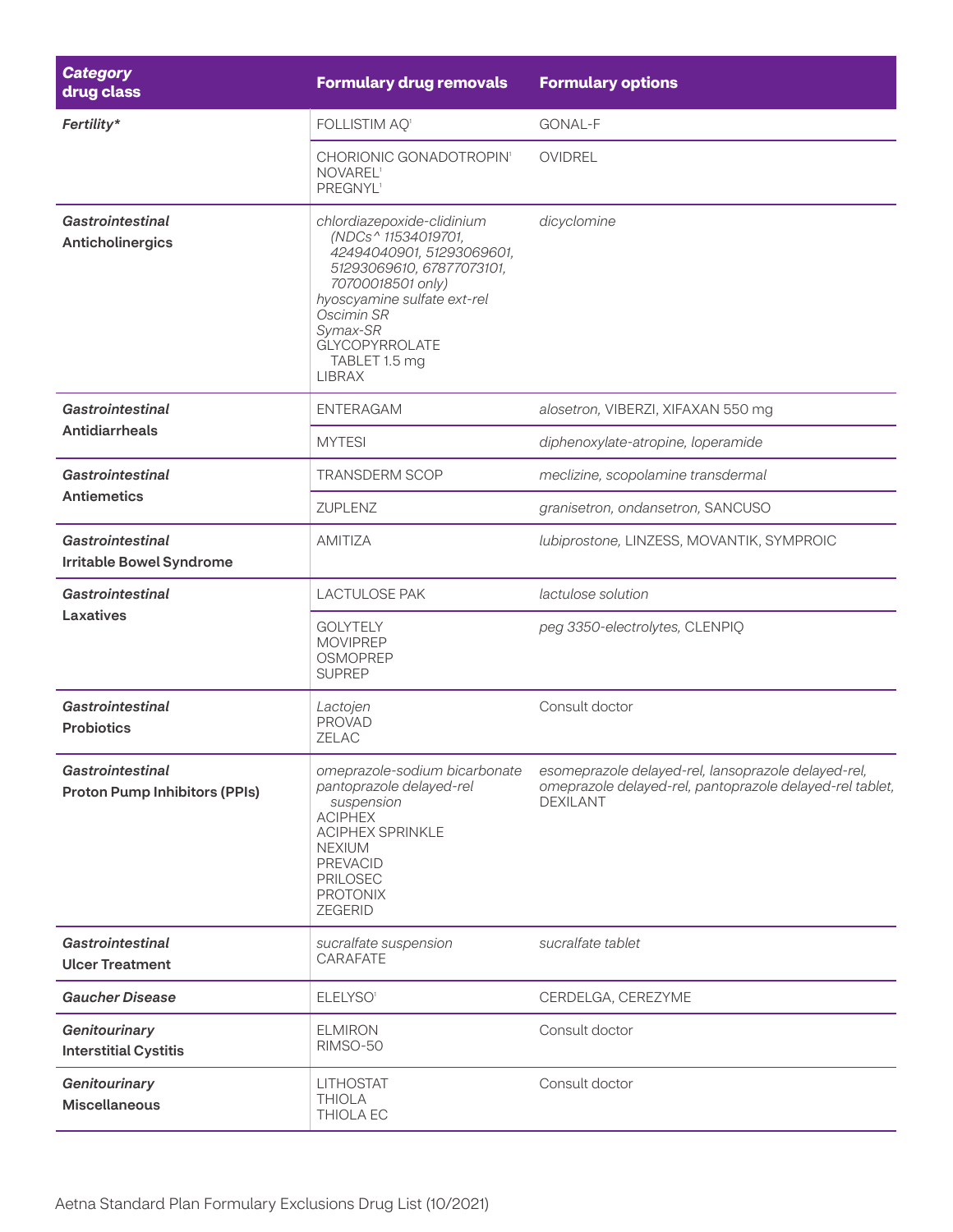| <b>Category</b><br>drug class                                                  | <b>Formulary drug removals</b>                                                                                            | <b>Formulary options</b>                                                                          |
|--------------------------------------------------------------------------------|---------------------------------------------------------------------------------------------------------------------------|---------------------------------------------------------------------------------------------------|
| Gout*                                                                          | colchicine capsule<br><b>COLCRYS</b>                                                                                      | colchicine tablet, MITIGARE                                                                       |
|                                                                                | <b>ULORIC</b>                                                                                                             | allopurinol                                                                                       |
| <b>Growth Hormones</b>                                                         | <b>GENOTROPIN'</b><br>HUMATROPE <sup>1</sup><br>NUTROPIN AQ <sup>1</sup><br>OMNITROPE <sup>1</sup><br>SAIZEN <sup>1</sup> | <b>NORDITROPIN</b>                                                                                |
| Hematologic<br>Anticoagulants Injectable                                       | heparin sodium in 5% dextrose<br>HEPARIN SODIUM IN 5%<br><b>DEXTROSE</b>                                                  | Consult doctor                                                                                    |
| Hematologic<br><b>Anticoagulants Oral</b>                                      | PRADAXA                                                                                                                   | warfarin, ELIQUIS, XARELTO                                                                        |
| Hematologic                                                                    | <b>CUPRIMINE</b>                                                                                                          | penicillamine capsule                                                                             |
| <b>Chelating Agents</b>                                                        | DESFERAL <sup>®</sup><br>EXJADE <sup>1</sup><br><b>FERRIPROX</b><br><b>JADENU</b> <sup>1</sup>                            | deferasirox, deferiprone, deferoxamine                                                            |
|                                                                                | <b>SYPRINE</b>                                                                                                            | trientine                                                                                         |
| Hematologic<br><b>Erythropoiesis-Stimulating Agents</b>                        | EPOGEN <sup>1</sup><br>PROCRIT <sup>1</sup>                                                                               | ARANESP, RETACRIT                                                                                 |
| Hematologic<br>Hemophilia B                                                    | ALPROLIX <sup>1</sup>                                                                                                     | Consult doctor                                                                                    |
| Hematologic<br><b>Neutropenia Colony</b><br><b>Stimulating Factors</b>         | <b>FULPHILA<sup>1</sup></b><br>NEULASTA <sup>1</sup><br>NEULASTA ONPRO'<br><b>UDENYCA<sup>1</sup></b>                     | ZIEXTENZO                                                                                         |
|                                                                                | <b>GRANIX<sup>1</sup></b><br>NEUPOGEN <sup>®</sup><br>ZARXIO <sup>1</sup>                                                 | <b>NIVESTYM</b>                                                                                   |
| Hematologic<br><b>Platelet Aggregation Inhibitors</b>                          | <b>PLAVIX</b>                                                                                                             | clopidogrel, prasugrel, BRILINTA                                                                  |
|                                                                                | <b>ZONTIVITY</b>                                                                                                          | Consult doctor                                                                                    |
| <b>High Blood Pressure*</b><br><b>ACE Inhibitor / Diuretic</b><br>Combinations | ZESTORETIC                                                                                                                | fosinopril-hydrochlorothiazide, lisinopril-<br>hydrochlorothiazide, quinapril-hydrochlorothiazide |
| <b>High Blood Pressure*</b><br><b>Angiotensin II Receptor Antagonists</b>      | <b>ATACAND</b><br><b>BENICAR</b><br>COZAAR<br><b>DIOVAN</b><br><b>EDARBI</b><br><b>MICARDIS</b>                           | candesartan, irbesartan, losartan, olmesartan,<br>telmisartan, valsartan                          |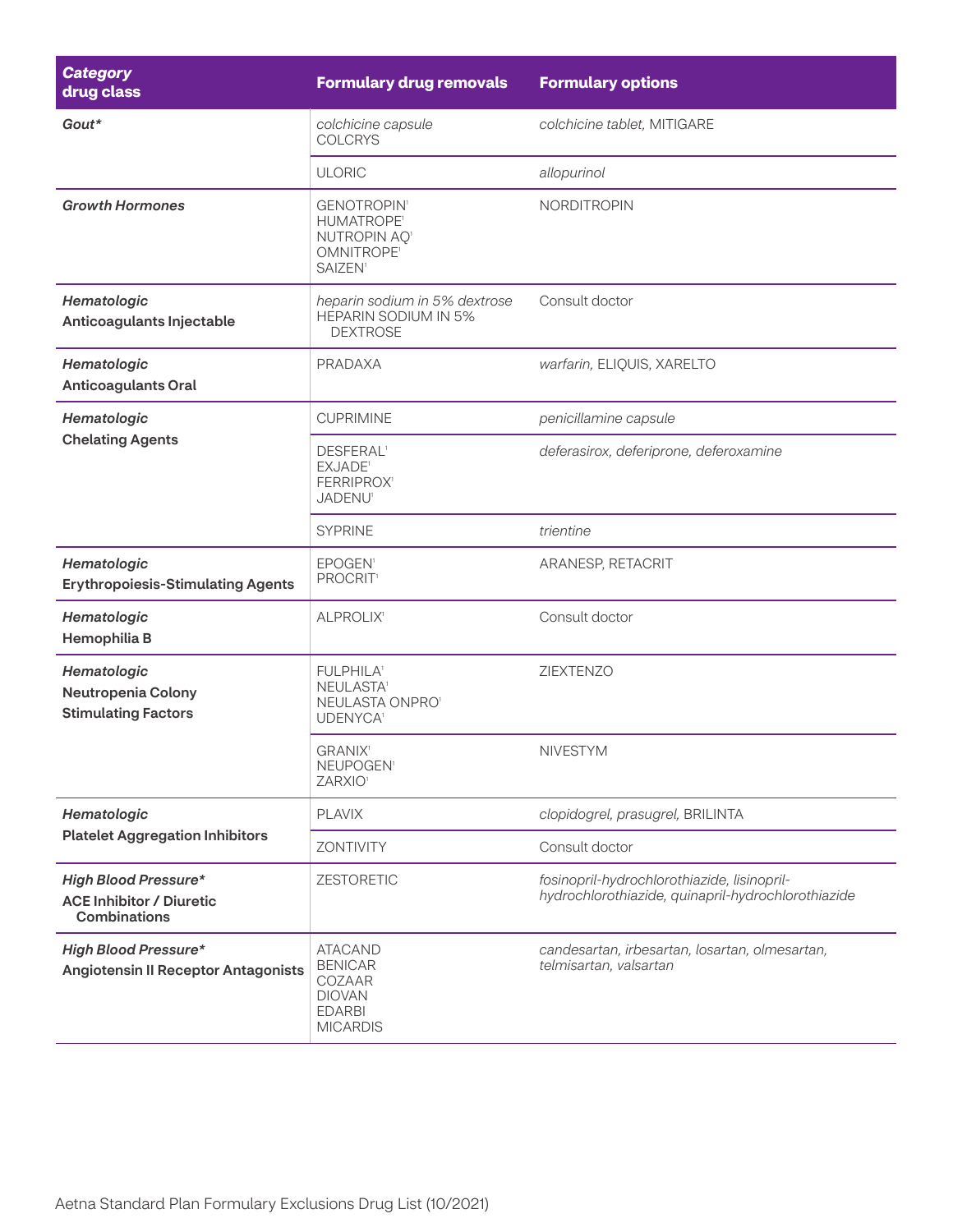| <b>Category</b><br>drug class                                                                                                           | <b>Formulary drug removals</b>                                                                                      | <b>Formulary options</b>                                                                                                                                                                                 |
|-----------------------------------------------------------------------------------------------------------------------------------------|---------------------------------------------------------------------------------------------------------------------|----------------------------------------------------------------------------------------------------------------------------------------------------------------------------------------------------------|
| <b>High Blood Pressure*</b><br><b>Angiotensin II Receptor</b><br><b>Antagonist / Diuretic Combinations</b>                              | <b>ATACAND HCT</b><br><b>BENICAR HCT</b><br><b>DIOVAN HCT</b><br><b>EDARBYCLOR</b><br><b>HYZAAR</b><br>MICARDIS HCT | candesartan-hydrochlorothiazide, irbesartan-<br>hydrochlorothiazide, losartan-hydrochlorothiazide,<br>olmesartan-hydrochlorothiazide, telmisartan-<br>hydrochlorothiazide, valsartan-hydrochlorothiazide |
| <b>High Blood Pressure*</b><br><b>Angiotensin II Receptor</b><br><b>Antagonist / Calcium Channel</b><br><b>Blocker Combinations</b>     | <b>AZOR</b><br><b>EXFORGE</b>                                                                                       | amlodipine-olmesartan, amlodipine-telmisartan,<br>amlodipine-valsartan                                                                                                                                   |
| <b>High Blood Pressure*</b><br><b>Angiotensin II Receptor</b><br>Antagonist / Calcium Channel<br><b>Blocker / Diuretic Combinations</b> | <b>EXFORGE HCT</b>                                                                                                  | amlodipine-valsartan-hydrochlorothiazide,<br>olmesartan-amlodipine-hydrochlorothiazide                                                                                                                   |
| <b>High Blood Pressure*</b><br><b>Beta-blockers</b>                                                                                     | <b>COREG CR</b><br><b>INDERAL LA</b><br><b>INDERAL XL</b><br><b>INNOPRAN XL</b><br>TOPROL-XL                        | atenolol, carvedilol, carvedilol phosphate ext-rel,<br>metoprolol succinate ext-rel, metoprolol tartrate, nadolol,<br>pindolol, propranolol, propranolol ext-rel, BYSTOLIC                               |
| <b>High Blood Pressure*</b><br><b>Beta-blocker Combinations</b>                                                                         | <b>DUTOPROL</b>                                                                                                     | metoprolol succinate ext-rel WITH hydrochlorothiazide                                                                                                                                                    |
| <b>High Blood Pressure*</b><br><b>Calcium Channel Blockers</b>                                                                          | <b>NORVASC</b>                                                                                                      | amlodipine                                                                                                                                                                                               |
|                                                                                                                                         | diltiazem ext-rel (generics<br>for CARDIZEM LA only)<br>Matzim LA<br>CARDIZEM<br>CARDIZEM CD<br><b>CARDIZEM LA</b>  | diltiazem ext-rel (except generics for CARDIZEM LA)                                                                                                                                                      |
| <b>High Blood Pressure*</b><br>Calcium Channel Blocker /<br>Nonsteroidal Anti-inflammatory<br><b>Drugs (NSAIDs) Combinations</b>        | <b>CONSENSI</b>                                                                                                     | amlodipine WITH celecoxib                                                                                                                                                                                |
| <b>Huntington's Disease</b>                                                                                                             | <b>XENAZINE<sup>®</sup></b>                                                                                         | tetrabenazine, AUSTEDO                                                                                                                                                                                   |
| Immunology<br><b>Antimetabolites</b>                                                                                                    | CELLCEPT <sup>1</sup><br><b>MYFORTIC<sup>1</sup></b>                                                                | mycophenolate mofetil, mycophenolate sodium                                                                                                                                                              |
| Immunology<br><b>Calcineurin Inhibitors</b>                                                                                             | <b>ASTAGRAF XL1</b><br><b>ENVARSUS XR1</b>                                                                          | tacrolimus                                                                                                                                                                                               |
| Immunology<br><b>Disease Modifying</b><br><b>Antirheumatic Agents</b>                                                                   | OTREXUP <sup>1</sup>                                                                                                | <b>RASUVO</b>                                                                                                                                                                                            |
| Immunology<br>Hereditary Angioedema*                                                                                                    | <b>BERINERT</b>                                                                                                     | icatibant, RUCONEST                                                                                                                                                                                      |
| Immunology<br><b>Rapamycin Derivatives</b>                                                                                              | RAPAMUNE <sup>1</sup><br>ZORTRESS <sup>1</sup>                                                                      | everolimus, sirolimus                                                                                                                                                                                    |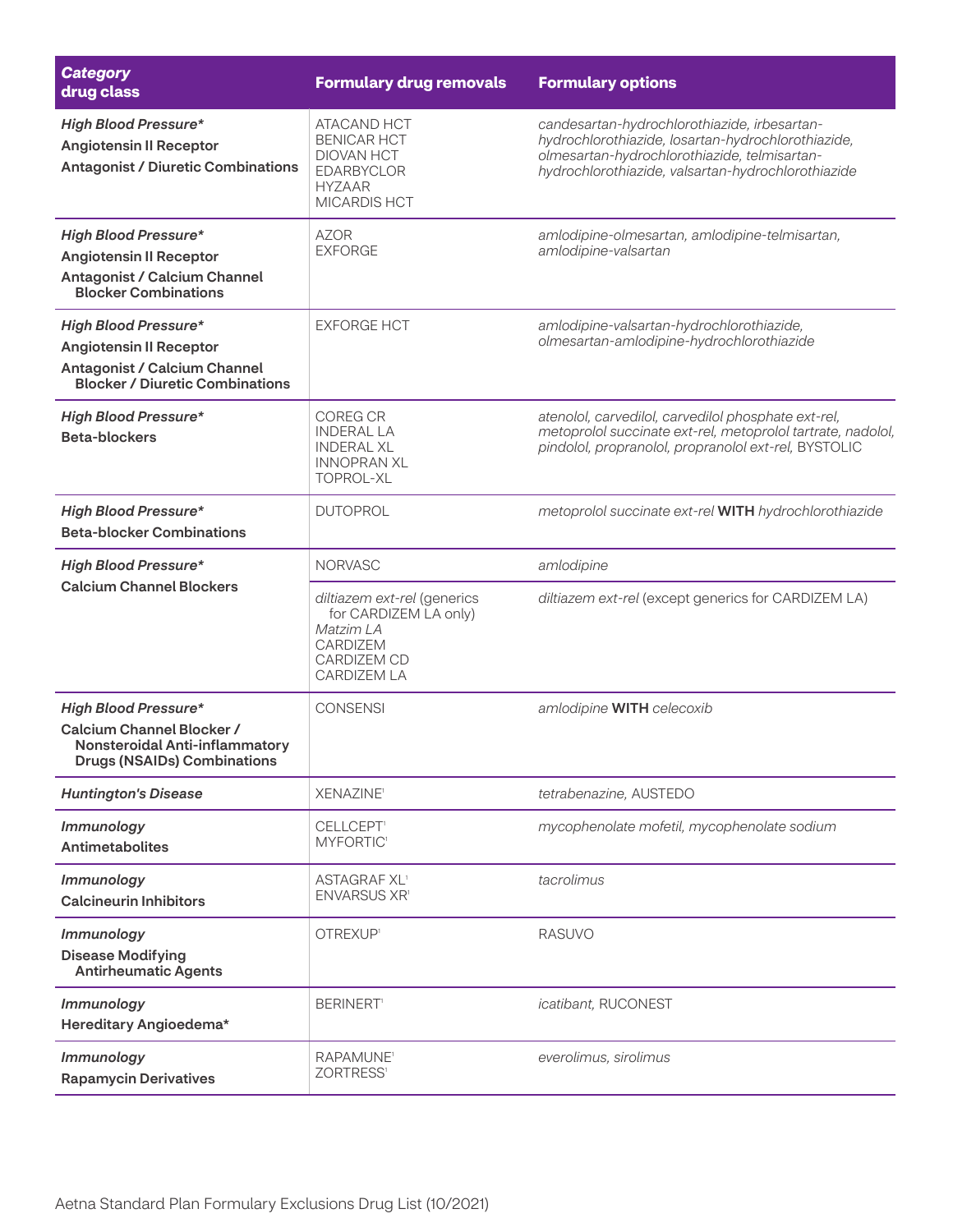| <b>Category</b><br>drug class                                                      | <b>Formulary drug removals</b>                                                                                                                                                                                                                                                                                                                                                                                                                                       | <b>Formulary options</b>                                                                                                                                                     |
|------------------------------------------------------------------------------------|----------------------------------------------------------------------------------------------------------------------------------------------------------------------------------------------------------------------------------------------------------------------------------------------------------------------------------------------------------------------------------------------------------------------------------------------------------------------|------------------------------------------------------------------------------------------------------------------------------------------------------------------------------|
| <b>Inflammatory Bowel Disease (IBD)</b><br>Ulcerative Colitis*<br>Aminosalicylates | mesalamine delayed-rel tablet<br>800 mg<br>COLAZAL<br><b>DELZICOL</b><br><b>LIALDA</b>                                                                                                                                                                                                                                                                                                                                                                               | balsalazide, mesalamine delayed-rel<br>(except mesalamine delayed-rel tablet 800 mg),<br>mesalamine ext-rel, sulfasalazine, sulfasalazine<br>delayed-rel, ASACOL HD, PENTASA |
| Interferons*                                                                       | PEGASYS <sup>1</sup>                                                                                                                                                                                                                                                                                                                                                                                                                                                 | Consult doctor                                                                                                                                                               |
| <b>Kidney Disease*</b><br><b>Phosphate Binders</b>                                 | lanthanum carbonate<br><b>FOSRENOL</b>                                                                                                                                                                                                                                                                                                                                                                                                                               | calcium acetate, sevelamer carbonate, PHOSLYRA,<br><b>VELPHORO</b>                                                                                                           |
| <b>Menopausal Symptom Agents</b><br>Oral                                           | paroxetine mesylate capsule 7.5<br>mg                                                                                                                                                                                                                                                                                                                                                                                                                                | paroxetine HCl                                                                                                                                                               |
|                                                                                    | <b>MENEST</b><br><b>OSPHENA</b><br><b>PREMARIN</b>                                                                                                                                                                                                                                                                                                                                                                                                                   | estradiol                                                                                                                                                                    |
| <b>Menopausal Symptom Agents</b><br><b>Transdermal</b>                             | <b>MINIVELLE</b><br><b>VIVELLE-DOT</b>                                                                                                                                                                                                                                                                                                                                                                                                                               | estradiol, DIVIGEL, EVAMIST                                                                                                                                                  |
| <b>Menopausal Symptom Agents</b><br>Vaginal                                        | estradiol vaginal tablet<br>Yuvafem<br><b>ESTRING</b><br><b>FEMRING</b><br><b>INTRAROSA</b><br>PREMARIN CREAM                                                                                                                                                                                                                                                                                                                                                        | estradiol vaginal cream, IMVEXXY, VAGIFEM                                                                                                                                    |
| <b>Multiple Sclerosis</b>                                                          | <b>AVONEX<sup>1</sup></b><br>EXTAVIA <sup>1</sup><br>PLEGRIDY <sup>1</sup><br><b>TECFIDERA<sup>®</sup></b>                                                                                                                                                                                                                                                                                                                                                           | dimethyl fumarate delayed-rel, glatiramer, AUBAGIO,<br>BETASERON, COPAXONE, GILENYA, KESIMPTA,<br>MAYZENT, OCREVUS, REBIF, TYSABRI, VUMERITY,<br><b>ZEPOSIA</b>              |
| <b>Musculoskeletal</b>                                                             | carisoprodol 250 mg<br>chlorzoxazone 375 mg<br>chlorzoxazone 500 mg<br>(NDC^ 73007001303 only)<br>chlorzoxazone 750 mg<br>cyclobenzaprine ext-rel capsule<br>cyclobenzaprine tablet 7.5 mg<br>metaxalone 400 mg<br>methocarbamol 500 mg<br>(NDC^ 69036091010 only)<br>methocarbamol 750 mg<br>(NDCs^ 69036093090,<br>70868090190 only)<br>orphenadrine-aspirin-caffeine<br>Fexmid<br>Lorzone<br>Orphengesic Forte<br>AMRIX<br>CHLORZOXAZONE 250 mg<br>NORGESIC FORTE | cyclobenzaprine (except cyclobenzaprine<br>tablet 7.5 mg)                                                                                                                    |
| Narcolepsy<br><b>Wakefulness Promoters</b>                                         | <b>NUVIGIL</b><br><b>PROVIGIL</b>                                                                                                                                                                                                                                                                                                                                                                                                                                    | armodafinil, modafinil, SUNOSI                                                                                                                                               |
| <b>Nephropathic Cystinosis</b>                                                     | PROCYSBI <sup>1</sup>                                                                                                                                                                                                                                                                                                                                                                                                                                                | <b>CYSTAGON</b>                                                                                                                                                              |
| Ophthalmic<br><b>Allergies</b>                                                     | <b>ALREX</b><br><b>BEPREVE</b><br>LASTACAFT<br><b>ZERVIATE</b>                                                                                                                                                                                                                                                                                                                                                                                                       | azelastine, cromolyn sodium, olopatadine                                                                                                                                     |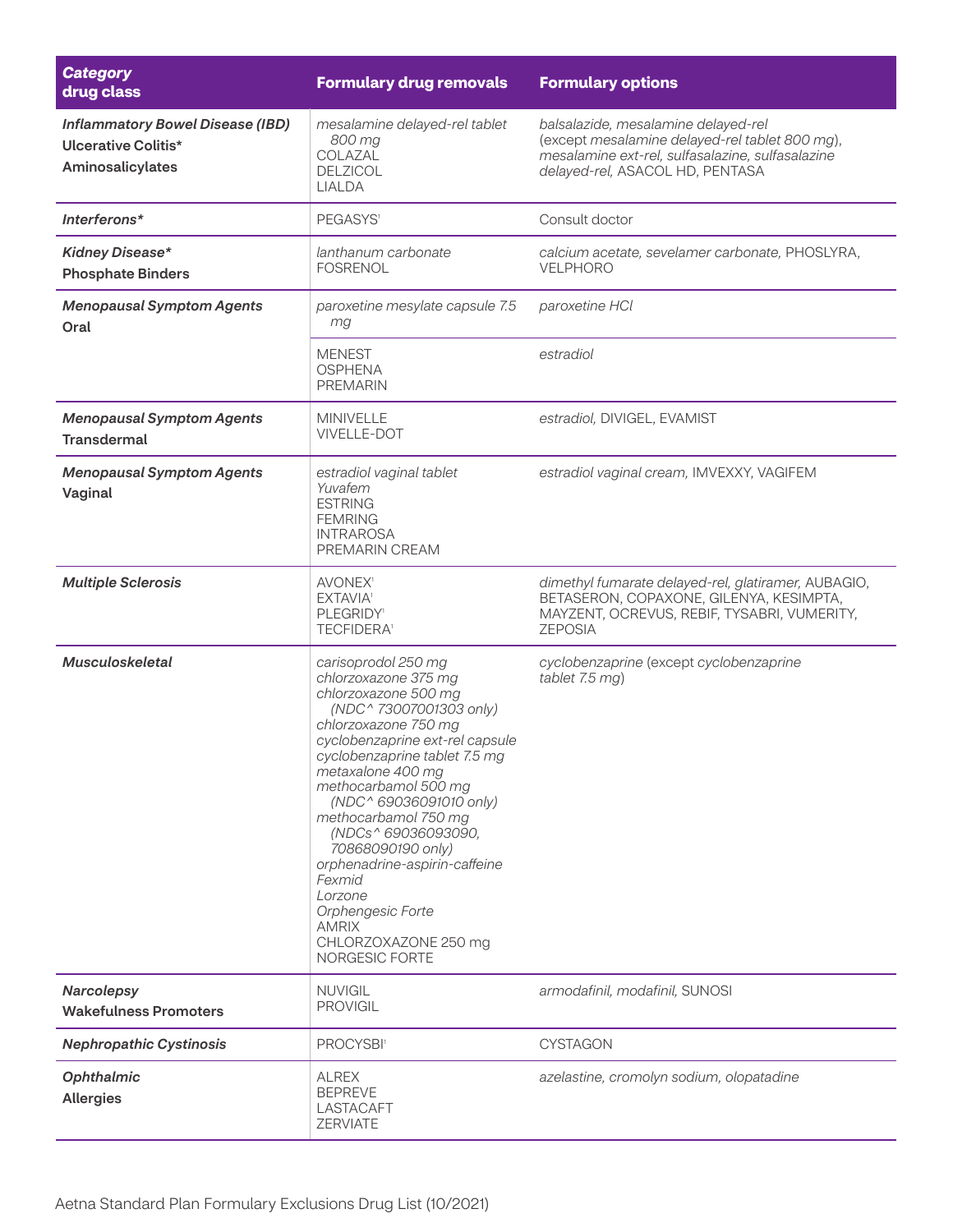| <b>Category</b><br>drug class                                       | <b>Formulary drug removals</b>                                                                                                                                                 | <b>Formulary options</b>                                                                                                                    |
|---------------------------------------------------------------------|--------------------------------------------------------------------------------------------------------------------------------------------------------------------------------|---------------------------------------------------------------------------------------------------------------------------------------------|
| Ophthalmic<br><b>Anti-infectives</b>                                | <b>AZASITE</b><br><b>CILOXAN</b>                                                                                                                                               | ciprofloxacin, erythromycin, gentamicin, levofloxacin,<br>moxifloxacin, ofloxacin, sulfacetamide, tobramycin,<br><b>BESIVANCE</b>           |
| Ophthalmic<br>Anti-infective / Anti-inflammatory                    | <b>TOBRADEX ST</b><br>ZYLET                                                                                                                                                    | neomycin-polymyxin B-bacitracin-hydrocortisone,<br>neomycin-polymyxin B-dexamethasone, tobramycin-<br>dexamethasone, TOBRADEX OINTMENT      |
| Ophthalmic<br>Anti-inflammatory, Nonsteroidal                       | <b>ACUVAIL</b><br><b>BROMSITE</b><br><b>NEVANAC</b>                                                                                                                            | bromfenac, diclofenac, ketorolac, ILEVRO, PROLENSA                                                                                          |
| <b>Ophthalmic</b><br>Anti-inflammatory, Steroidal                   | <b>FLAREX</b><br><b>FML FORTE</b><br><b>FML LIQUIFILM</b><br>FML S.O.P.<br><b>INVELTYS</b><br><b>LOTEMAX</b><br><b>LOTEMAX SM</b><br><b>MAXIDEX</b><br>PRED FORTE<br>PRED MILD | dexamethasone, loteprednol, prednisolone acetate 1%,<br><b>DUREZOL</b>                                                                      |
| Ophthalmic<br><b>Antivirals</b>                                     | <b>ZIRGAN</b>                                                                                                                                                                  | trifluridine                                                                                                                                |
| Ophthalmic<br><b>Artificial Tears</b>                               | <b>LACRISERT</b>                                                                                                                                                               | RESTASIS, XIIDRA                                                                                                                            |
| Ophthalmic<br>Glaucoma                                              | bimatoprost solution 0.03%<br><b>TRAVATAN Z</b>                                                                                                                                | latanoprost, travoprost, LUMIGAN, ZIOPTAN                                                                                                   |
|                                                                     | <b>BETIMOL</b><br>TIMOPTIC OCUDOSE                                                                                                                                             | timolol maleate solution, BETOPTIC S                                                                                                        |
| Ophthalmic<br><b>Miscellaneous</b>                                  | <b>AVENOVA</b>                                                                                                                                                                 | Consult doctor                                                                                                                              |
| <b>Opioid Dependency</b>                                            | <b>SUBOXONE</b>                                                                                                                                                                | buprenorphine-naloxone sublingual, ZUBSOLV                                                                                                  |
| Osteoarthritis*<br><b>Viscosupplements</b>                          | GEL-ONE <sup>1</sup><br><b>HYALGAN</b><br>MONOVISC <sup>1</sup><br>ORTHOVISC <sup>1</sup><br>SYNVISC <sup>1</sup><br>SYNVISC-ONE <sup>1</sup><br>VISCO-31                      | DUROLANE, EUFLEXXA, GELSYN-3, SUPARTZ FX                                                                                                    |
| Osteoporosis*<br><b>Calcium Regulators</b>                          | MIACALCIN INJECTION                                                                                                                                                            | alendronate, calcitonin-salmon, ibandronate,<br>risedronate, FORTEO, PROLIA, TYMLOS                                                         |
|                                                                     | <b>MIACALCIN NASAL SPRAY</b>                                                                                                                                                   | calcitonin-salmon                                                                                                                           |
| Otic<br>Anti-infective / Anti-inflammatory                          | CIPRO HC<br><b>CIPRODEX</b>                                                                                                                                                    | ciprofloxacin-dexamethasone, ofloxacin otic                                                                                                 |
| Overactive Bladder / Incontinence*<br><b>Urinary Antispasmodics</b> | <b>DETROL LA</b><br><b>ENABLEX</b><br>OXYTROL                                                                                                                                  | darifenacin ext-rel, oxybutynin ext-rel, solifenacin,<br>tolterodine, tolterodine ext-rel, trospium,<br>trospium ext-rel, MYRBETRIQ, TOVIAZ |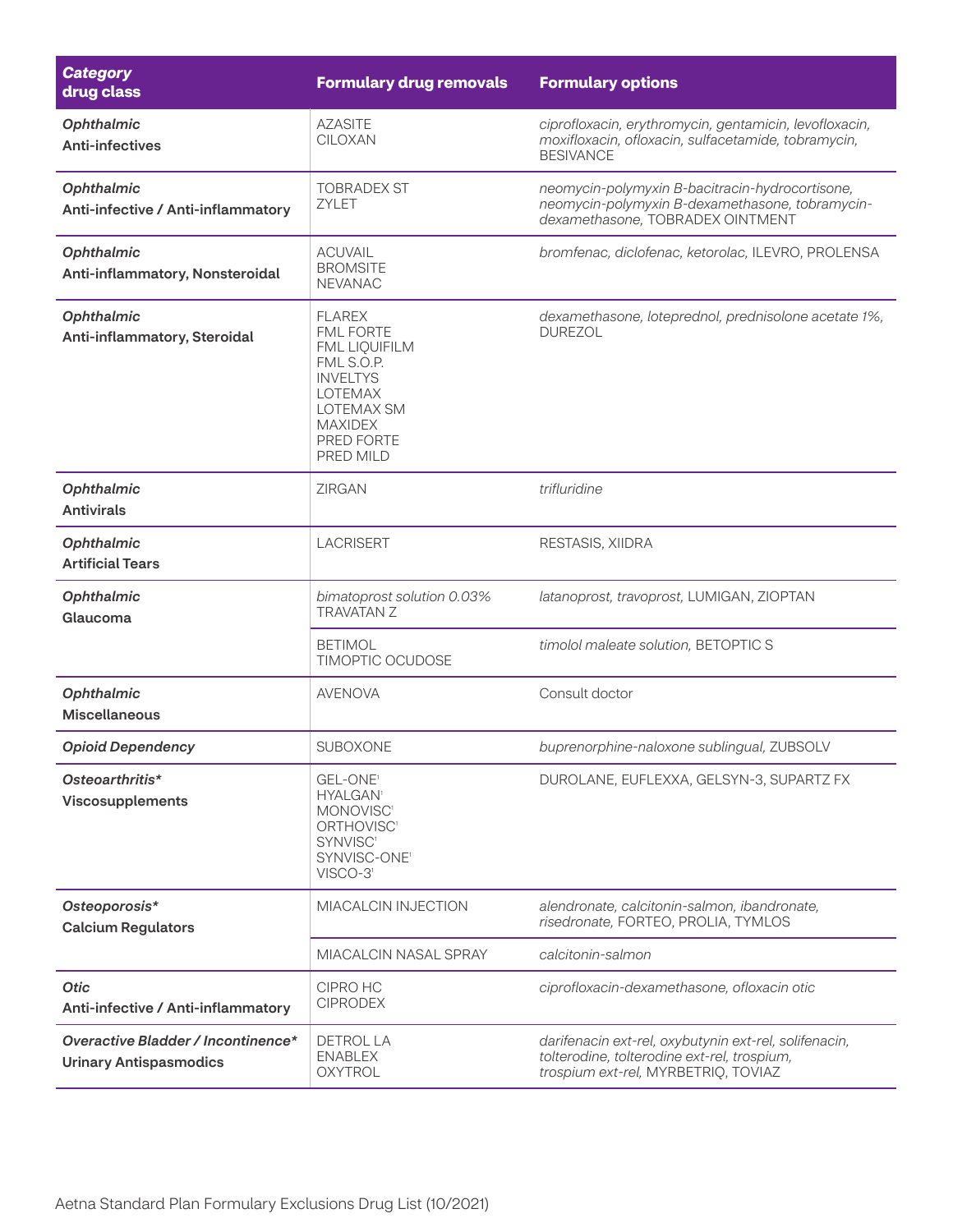| <b>Category</b><br>drug class             | <b>Formulary drug removals</b>                                                                                                                                                                            | <b>Formulary options</b>                                                                                                                                                                                                                                     |
|-------------------------------------------|-----------------------------------------------------------------------------------------------------------------------------------------------------------------------------------------------------------|--------------------------------------------------------------------------------------------------------------------------------------------------------------------------------------------------------------------------------------------------------------|
| Pain<br>Headache*                         | butalbital-acetaminophen<br>tablet 50-300 mg<br>butalbital-acetaminophen-<br>caffeine capsule<br>Bupap<br>BUTALBITAL-ACETAMINOPHEN<br>(NDC^ 69499034230 only)<br><b>CAMBIA</b><br><b>FIORICET CAPSULE</b> | diclofenac sodium, ibuprofen, naproxen (except<br>naproxen CR or naproxen suspension)                                                                                                                                                                        |
|                                           | dihydroergotamine spray<br>ergotamine-caffeine<br>Migergot<br>CAFERGOT<br><b>MAXALT</b><br>MAXALT-MLT                                                                                                     | eletriptan, naratriptan, rizatriptan, sumatriptan,<br>zolmitriptan, NURTEC ODT, ONZETRA XSAIL, REYVOW,<br>UBRELVY, ZEMBRACE SYMTOUCH, ZOMIG NASAL<br><b>SPRAY</b>                                                                                            |
|                                           | sumatriptan-naproxen<br><b>TREXIMET</b>                                                                                                                                                                   | diclofenac sodium, ibuprofen or naproxen<br>(except naproxen CR or naproxen suspension) WITH<br>eletriptan, naratriptan, rizatriptan, sumatriptan,<br>zolmitriptan, NURTEC ODT,<br>ONZETRA XSAIL, REYVOW, UBRELVY,<br>ZEMBRACE SYMTOUCH or ZOMIG NASAL SPRAY |
| Pain<br>Neuropathic Pain*                 | <b>LYRICA</b>                                                                                                                                                                                             | duloxetine, pregabalin                                                                                                                                                                                                                                       |
| Pain<br><b>Opioid Analgesics</b>          | <b>BUTRANS</b>                                                                                                                                                                                            | buprenorphine transdermal, BELBUCA                                                                                                                                                                                                                           |
|                                           | LAZANDA                                                                                                                                                                                                   | fentanyl transmucosal lozenge, SUBSYS                                                                                                                                                                                                                        |
|                                           | levorphanol<br>oxymorphone ext-rel<br><b>HYSINGLA ER</b><br><b>OXYCONTIN</b><br>ZOHYDRO ER                                                                                                                | fentanyl transdermal, hydrocodone ext-rel,<br>hydromorphone ext-rel, methadone, morphine<br>ext-rel, NUCYNTA ER, XTAMPZA ER                                                                                                                                  |
|                                           | <b>PERCOCET</b>                                                                                                                                                                                           | hydrocodone-acetaminophen, hydromorphone,<br>morphine, oxycodone-acetaminophen, NUCYNTA                                                                                                                                                                      |
|                                           | tramadol (NDC^ 52817019610<br>only)<br>tramadol ext-rel capsule                                                                                                                                           | tramadol (except NDC^ 52817019610),<br>tramadol ext-rel tablet                                                                                                                                                                                               |
| Pain<br><b>Topical Local Anesthetics</b>  | LIDOCAINE-TETRACAINE CREAM lidocaine-prilocaine<br>(NDC^ 71800063115 only)<br><b>LIDOTREX</b>                                                                                                             |                                                                                                                                                                                                                                                              |
| Pain and Inflammation*<br>Corticosteroids | <b>MILLIPRED</b><br><b>RAYOS</b>                                                                                                                                                                          | dexamethasone, hydrocortisone, methylprednisolone,<br>prednisolone solution, prednisone                                                                                                                                                                      |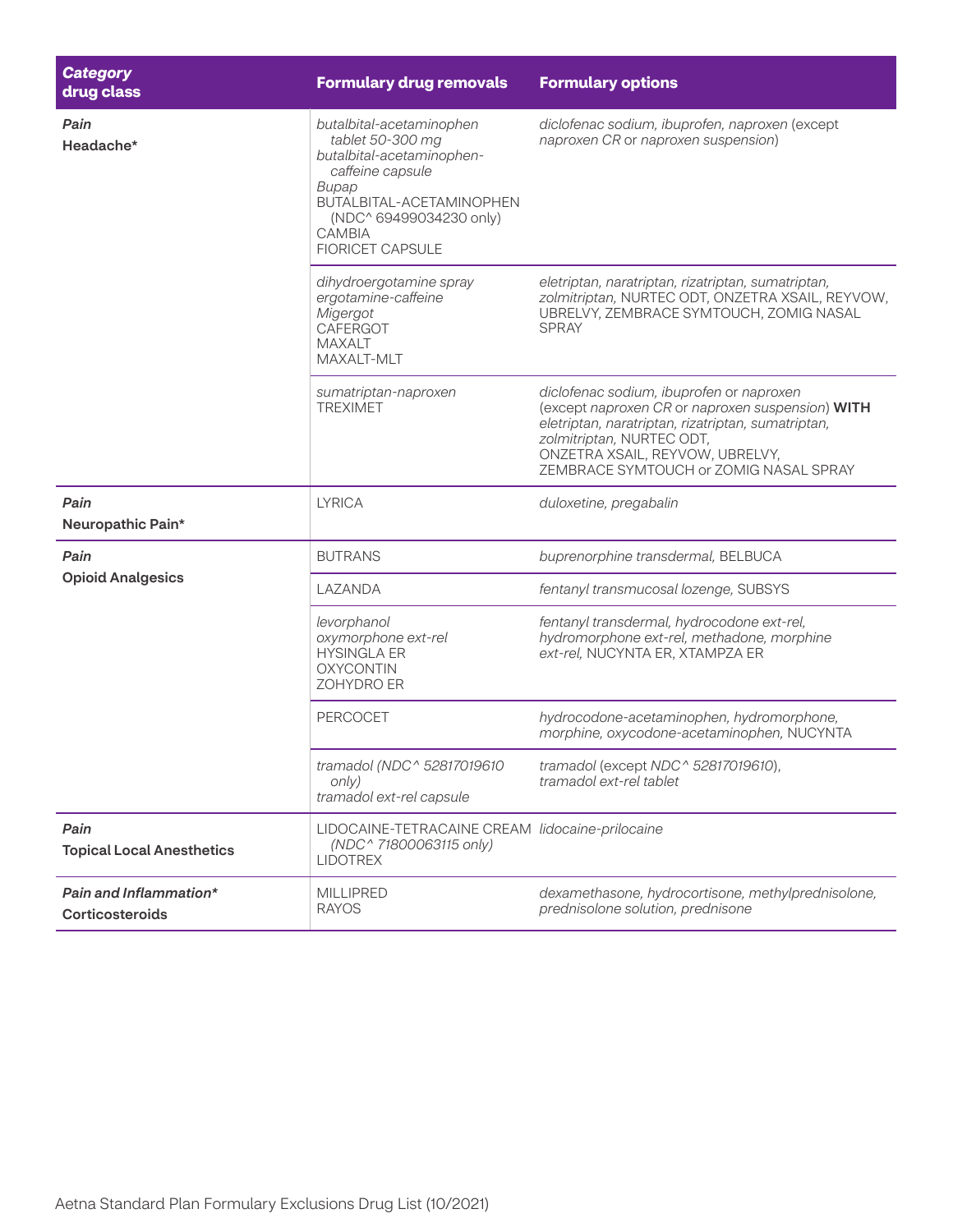| <b>Category</b><br>drug class                                                             | <b>Formulary drug removals</b>                                                                                                                                                                                                                                               | <b>Formulary options</b>                                                                                                                                                                                                                                   |
|-------------------------------------------------------------------------------------------|------------------------------------------------------------------------------------------------------------------------------------------------------------------------------------------------------------------------------------------------------------------------------|------------------------------------------------------------------------------------------------------------------------------------------------------------------------------------------------------------------------------------------------------------|
| Pain and Inflammation*<br>Nonsteroidal Anti-inflammatory<br>Drugs (NSAIDs) / Combinations | <b>ARTHROTEC</b>                                                                                                                                                                                                                                                             | celecoxib; diclofenac sodium, ibuprofen, meloxicam<br>tablet or naproxen (except naproxen CR or naproxen<br>suspension) WITH esomeprazole delayed-rel,<br>lansoprazole delayed-rel, omeprazole delayed-rel,<br>pantoprazole delayed-rel tablet or DEXILANT |
|                                                                                           | <b>CELEBREX</b>                                                                                                                                                                                                                                                              | celecoxib, diclofenac sodium, ibuprofen, meloxicam<br>tablet, naproxen (except naproxen CR or naproxen<br>suspension)                                                                                                                                      |
|                                                                                           | <b>Diclofex DC</b><br>(NDC^ 51021037201 only)<br>Diclosaicin<br>Inflammacin<br><b>NuDiclo SoluPak</b><br>NuDiclo TabPak<br><b>PENNSAID</b>                                                                                                                                   | diclofenac sodium, diclofenac sodium gel 1%, diclofenac<br>sodium solution, ibuprofen, meloxicam tablet, naproxen<br>(except naproxen CR or naproxen suspension)                                                                                           |
|                                                                                           | fenoprofen<br>indomethacin capsule 20 mg<br>ketoprofen capsule 25 mg<br>ketoprofen ext-rel capsule<br>mefenamic acid<br>(NDC^ 69336012830 only)<br>naproxen CR<br>naproxen suspension<br>FENOPROFEN CAPSULE<br><b>INDOCIN</b><br><b>NAPRELAN</b><br><b>SPRIX</b><br>ZORVOLEX | diclofenac sodium, ibuprofen, meloxicam tablet,<br>naproxen (except naproxen CR or naproxen suspension)                                                                                                                                                    |
|                                                                                           | naproxen-esomeprazole                                                                                                                                                                                                                                                        | diclofenac sodium, ibuprofen, meloxicam tablet or<br>naproxen (except naproxen CR or naproxen suspension)<br>WITH esomeprazole delayed-rel, lansoprazole delayed-<br>rel, omeprazole delayed-rel, pantoprazole delayed-rel<br>tablet or DEXILANT           |
| <b>Parkinson's Disease</b>                                                                | APOKYN <sup>1</sup>                                                                                                                                                                                                                                                          | INBRIJA, KYNMOBI                                                                                                                                                                                                                                           |
|                                                                                           | NOURIANZ                                                                                                                                                                                                                                                                     | amantadine, entacapone, pramipexole, pramipexole<br>ext-rel, rasagiline, ropinirole, ropinirole ext-rel, selegiline,<br><b>NEUPRO</b>                                                                                                                      |
|                                                                                           | <b>RYTARY</b>                                                                                                                                                                                                                                                                | carbidopa-levodopa, carbidopa-levodopa ext-rel                                                                                                                                                                                                             |
| Phenylketonuria                                                                           | KUVAN <sup>1</sup>                                                                                                                                                                                                                                                           | sapropterin                                                                                                                                                                                                                                                |
| <b>Postherpetic Neuralgia</b>                                                             | <b>HORIZANT</b>                                                                                                                                                                                                                                                              | gabapentin, GRALISE                                                                                                                                                                                                                                        |
| <b>Premenstrual Dysphoric Disorder</b><br>(PMDD)                                          | fluoxetine tablet (generics for<br>SARAFEM only)                                                                                                                                                                                                                             | fluoxetine (except fluoxetine tablet 60 mg, fluoxetine<br>tablet [generics for SARAFEM]), paroxetine HCl ext-rel<br>(except NDC^ 60505367503), sertraline                                                                                                  |
| <b>Prenatal Vitamins<sup>®</sup></b>                                                      | <b>AZESCO</b><br>PRENATAL PLUS<br><b>TRINAZ</b><br><b>VITAFOL-ONE</b><br>ZALVIT<br>All other brand prenatal vitamins<br>that are not CITRANATAL                                                                                                                              | prenatal vitamins, CITRANATAL                                                                                                                                                                                                                              |

The listed formulary options are subject to change.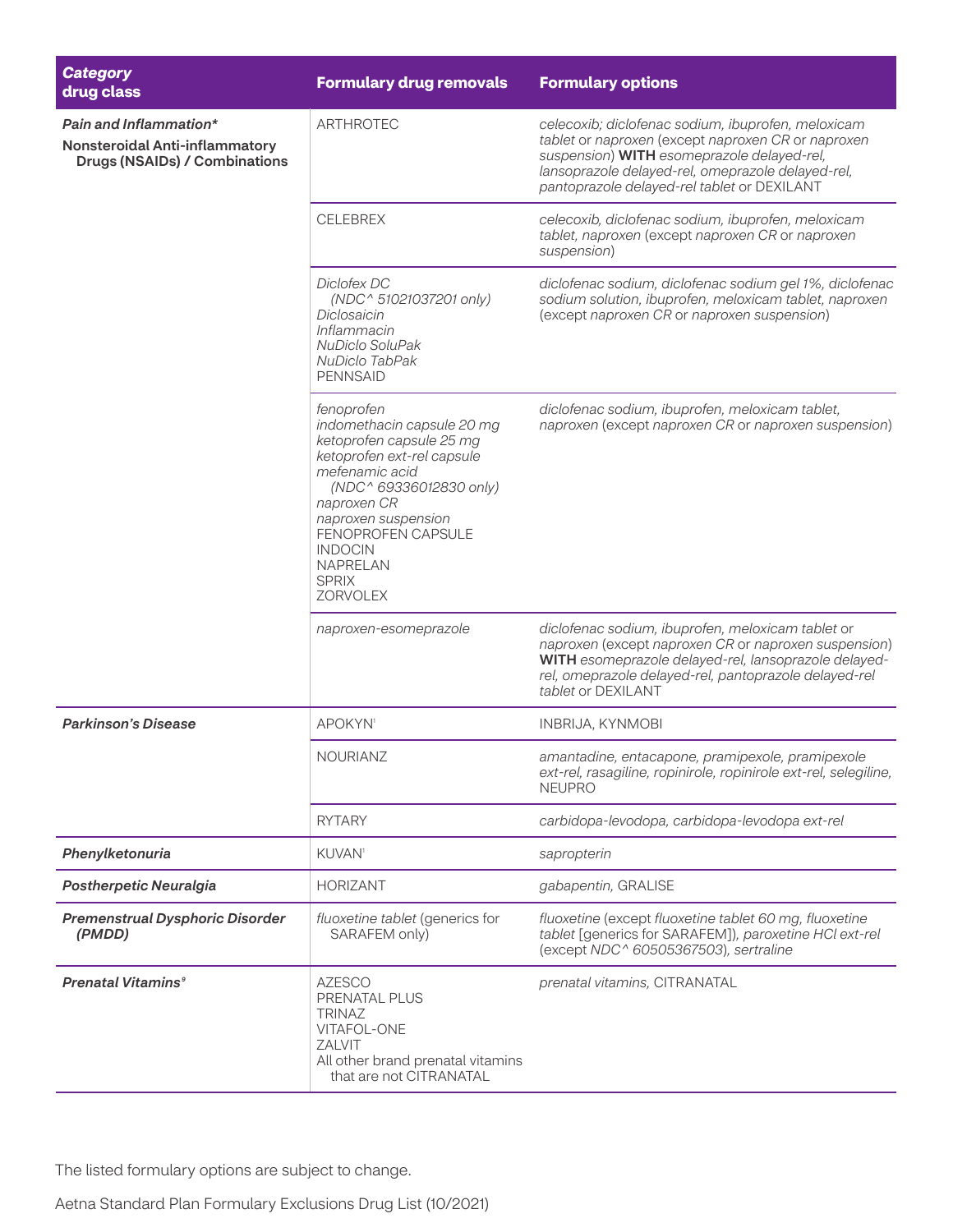| <b>Category</b><br>drug class                                       | <b>Formulary drug removals</b>                                                                                                                   | <b>Formulary options</b>                                                                                                       |
|---------------------------------------------------------------------|--------------------------------------------------------------------------------------------------------------------------------------------------|--------------------------------------------------------------------------------------------------------------------------------|
| <b>Prostate Condition</b><br>Benign Prostatic Hyperplasia*          | <b>JALYN</b>                                                                                                                                     | dutasteride-tamsulosin; dutasteride or finasteride WITH<br>alfuzosin ext-rel, doxazosin, silodosin, tamsulosin or<br>terazosin |
|                                                                     | <b>RAPAFLO</b><br><b>UROXATRAL</b>                                                                                                               | alfuzosin ext-rel, doxazosin, silodosin, tamsulosin,<br>terazosin                                                              |
| Respiratory<br><b>Alpha-1 Antitrypsin Deficiency</b>                | ARALAST NP <sup>1</sup><br><b>GLASSIA</b> <sup>1</sup><br>ZEMAIRA <sup>1</sup>                                                                   | PROLASTIN-C                                                                                                                    |
| Respiratory<br>Cough                                                | benzonatate<br>(NDCs^ 69336012615,<br>69499032915 only)                                                                                          | benzonatate (except NDCs^ 69336012615,<br>69499032915)                                                                         |
| Respiratory<br><b>Xanthines</b>                                     | THEO-24                                                                                                                                          | ipratropium inhalation solution, PERFOROMIST,<br>SEREVENT, SPIRIVA, STRIVERDI RESPIMAT, YUPELRI                                |
| <b>Sleep Disorder</b><br>Hypnotics, Non-benzodiazepines             | quazepam<br>zolpidem sublingual<br><b>LUNESTA</b><br><b>ROZEREM</b><br><b>SILENOR</b><br><b>ZOLPIMIST</b>                                        | doxepin, eszopiclone, ramelteon, zolpidem, zolpidem<br>ext-rel, BELSOMRA                                                       |
| Testosterone Replacement*<br>Androgens                              | testosterone gel 1% (authorized<br>generics for TESTIM and<br>VOGELXO only)<br><b>ANDROGEL 1%</b><br><b>FORTESTA</b><br><b>TESTIM</b><br>VOGELXO | testosterone gel (except authorized generics for TESTIM<br>and VOGELXO), testosterone solution, ANDRODERM,<br><b>NATESTO</b>   |
| <b>Thyroid Supplements</b>                                          | <b>CYTOMEL</b><br>NATURE-THROID<br><b>WESTHROID</b><br><b>WP THYROID</b>                                                                         | levothyroxine, liothyronine, SYNTHROID                                                                                         |
|                                                                     | <b>TIROSINT</b>                                                                                                                                  | levothyroxine, SYNTHROID                                                                                                       |
| Transplant*<br>Immunosuppressants,<br><b>Calcineurin Inhibitors</b> | PROGRAF <sup>1</sup>                                                                                                                             | tacrolimus                                                                                                                     |
| <b>Urea Cycle Disorders</b>                                         | <b>BUPHENYL'</b><br>RAVICTI <sup>1</sup>                                                                                                         | sodium phenylbutyrate                                                                                                          |
| Uterine Fibroids*                                                   | LUPRON DEPOT <sup>®</sup>                                                                                                                        | ORIAHNN                                                                                                                        |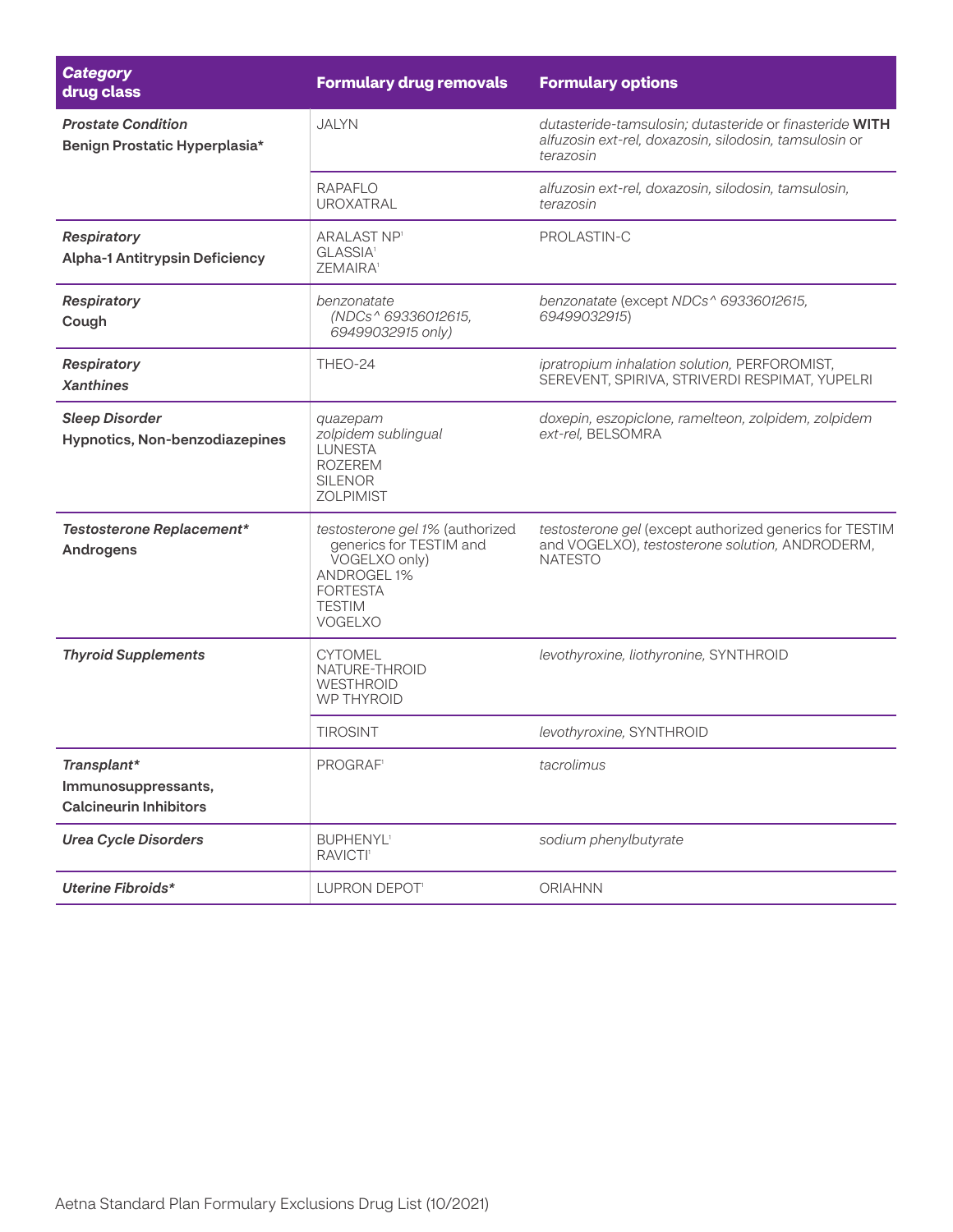| <b>Drug class</b>                                                | <b>Other considerations</b>                                                                                                                                                                                                                                                                                                                                                                                                                     |
|------------------------------------------------------------------|-------------------------------------------------------------------------------------------------------------------------------------------------------------------------------------------------------------------------------------------------------------------------------------------------------------------------------------------------------------------------------------------------------------------------------------------------|
| All drugs                                                        | On a quarterly basis, new and existing products - including limited source generics, products<br>with significant cost inflation, and specialty and non-specialty products - may be re-evaluated<br>to determine appropriate formulary placement. These evaluations will assess whether clinically<br>appropriate and cost-effective options remain available on the formulary and may result in removal,<br>addition or deletion of a product. |
| Autoimmune and<br>Hepatitis C*                                   | For some clients, an Indication-Based Formulary will be utilized for products in these classes and may<br>result in additional removals for certain conditions only.                                                                                                                                                                                                                                                                            |
| <b>Drugs for infusion</b><br>into spaces other<br>than the blood | A drug that must be infused into a space other than the blood will generally not be covered under the<br>prescription drug benefit.                                                                                                                                                                                                                                                                                                             |
| New-to-market agents'                                            | New-to-market products and new variations of products already in the marketplace will not be added<br>to the formulary immediately. Each product will be evaluated for clinical appropriateness and cost-<br>effectiveness. Recommended additions to the formulary will be presented to the CVS Caremark®<br>National Pharmacy and Therapeutics Committee (or other appropriate reviewing body) for review<br>and approval.                     |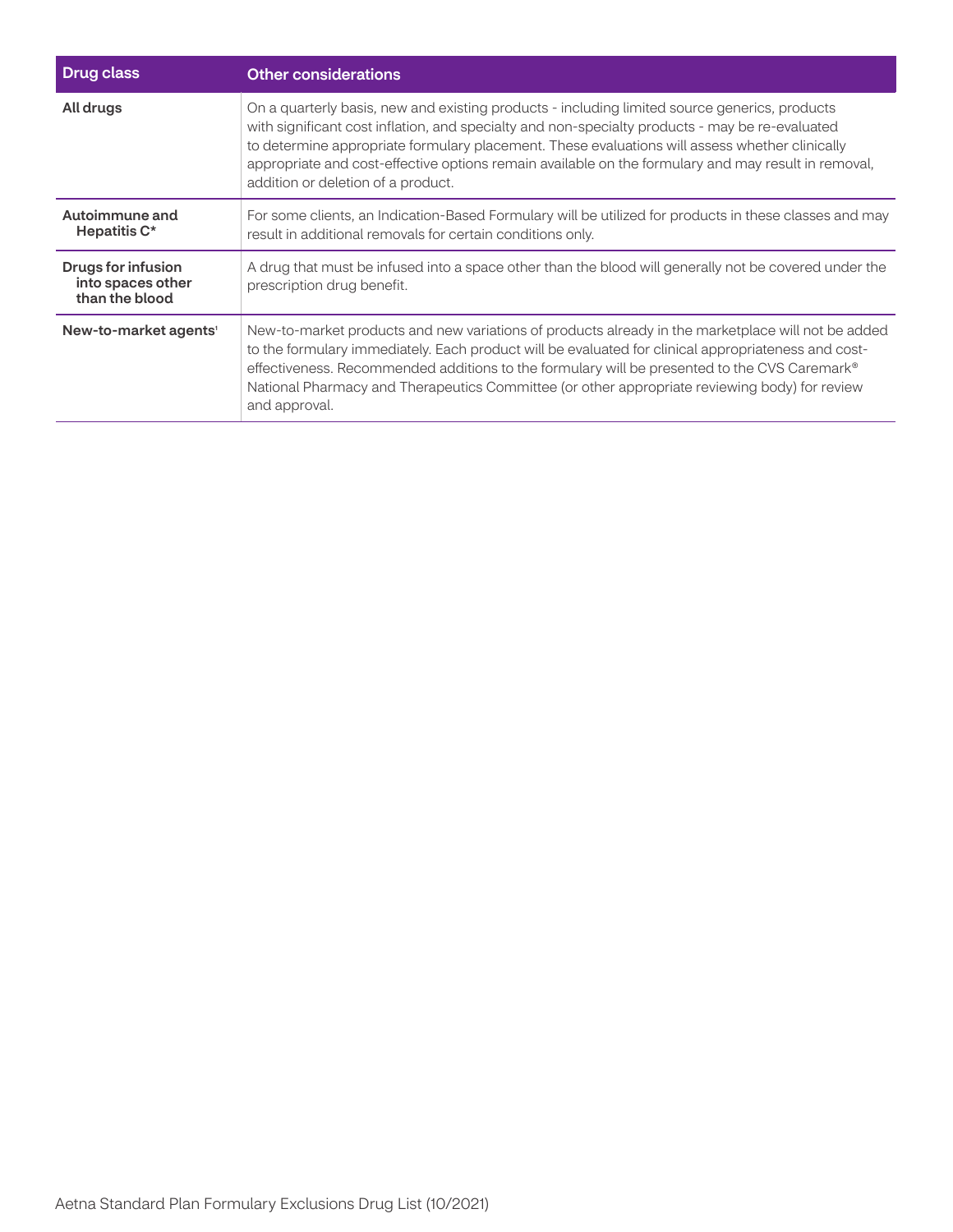# **List of formulary drug removals**

ABILIFY ACANYA ACIPHEX ACIPHEX SPRINKLE ACTEMRA ACTPEN1 ACTEMRA INTRAVENOUS' ACTEMRA SUBCUTANEOUS1 **ACTICLATE** *Activite*  ACTOS ACUVAIL *acyclovir cream*  ADCIRCA1 ADDERALL ADZENYS ER ADZENYS XR-ODT ALCORTIN A ALEVICYN GEL ALEVICYN SG ALEVICYN SOLUTION ALIQOPA1 ALLISON MEDICAL **INSULIN SYRINGES®** ALPROLIX<sup>1</sup> ALREX ALTOPREV ALVESCO AMITIZA AMRIX ANDROGEL APEXICON E APIDRA APOKYN1 APTENSIO XR **APTIVUS**<sup>1</sup> ARALAST NP1 ARTHROTEC ASMANEX ASMANEX HFA ASTAGRAF XL1 ATACAND ATACAND HCT ATIVAN ATOPADERM AVASTIN1 AVENOVA AVONEX1 **AVSOLA** AZASITE **AZFLEX** AZESCO AZOR BANZEL SUSPENSION BARACLUDE TABLET<sup>®</sup> BEAU RX BECONASE AQ BENICAR BENICAR HCT BENSAL HP BENZACLIN *benzonatate (NDCs^ 69336012615, 69499032915 only)* 

# BEPREVE

**BERINERT** *betamethasone acetatebetamethasone sodium phosphate (NDC^ 71283062002 only)* BETAMETHASONE ACETATE-BETAMETHASONE SODIUM PHOSPHATE **BETAPACE** BETAPACE AF BETIMOL BEVESPI AEROSPHERE BEYAZ *bimatoprost solution 0.03%*  BORTEZOMIB1 BREEZE 2 STRIPS AND KITS<sup>8</sup> BROMSITE *Bupap*  BUPHENYL1 *bupropion ext-rel tablet 450 mg butalbital-acetaminophen tablet 50-300 mg*  BUTALBITAL-ACETAMINOPHEN (NDC^ 69499034230 only) *butalbital-acetaminophencaffeine capsule*  BUTRANS BYDUREON BYETTA CAFERGOT *calcipotriene cream calcipotriene foam*  CALCIPOTRIENE FOAM *calcipotriene-betamethasone calcitriol ointment*  **CAMBIA** CARAC CARAFATE CARBINOXAMINE TABLET 6 mg CARDIZEM CARDIZEM CD CARDIZEM LA *carisoprodol 250 mg*  CARNITOR CARNITOR SF **CELEBREX CELLCEPT** *cchlordiazepoxide-clidinium (NDCs^ 11534019701, 42494040901, 51293069601, 51293069610, 67877073101, 70700018501 only)*  CHLORZOXAZONE 250 mg *chlorzoxazone 375 mg chlorzoxazone 500 mg (NDC^ 73007001303 only) chlorzoxazone 750 mg*  CHORIONIC GONADOTROPIN' CIALIS **CICATRACE** CILOXAN CIMZIA LYOPHILIZED

POWDER1 CIMZIA PREFILLED SYRINGE1 CIPRO HC CIPRODEX *clindamycin gel (NDC^ 68682046275 only) clobetasol spray*  CLOBEX SPRAY *clocortolone cream*  COLAZAL *colchicine capsule*  COLCRYS COMPLERA1 **CONSENSI** CONTOUR NEXT STRIPS **AND KITS<sup>8</sup>** CONTOUR STRIPS AND KITS<sup>8</sup> CONTRAVE CORDRAN CREAM CORDRAN LOTION CORDRAN OINTMENT CORDRAN TAPE COREG CR *CoreMino*  COZAAR CRESEMBA CRESTOR CUPRIMINE *cyclobenzaprine ext-rel capsule cyclobenzaprine tablet 7.5 mg*  **CYMBALTA** CYTOMEL DARAPRIM *DaVite*  DAYTRANA DELZICOL DESFERAL<sup>1</sup> *desoximetasone ointment 0.05%*  DETROL LA *dexchlorpheniramine Dexifol*  DIFFERIN LOTION *diflorasone cream diflorasone ointment dihydroergotamine spray diltiazem ext-rel* (generics for CARDIZEM LA only) DIOVAN DIOVAN HCT *Diphen Elixir*  DORYX DORYX MPC *doxepin cream doxycycline hyclate delayed-rel tablet 50 mg doxycycline hyclate delayed-rel tablet 100 mg doxycycline hyclate delayed-rel tablet 200 mg doxycycline hyclate tablet 50 mg (NDC^ 72143021160 only) doxycycline hyclate tablet 75 mg doxycycline hyclate* 

*tablet 150 mg doxycycline monohydrate capsule 75 mg doxycycline monohydrate capsule 150 mg doxycycline monohydrate delayed-rel capsule*  DULERA DUTOPROL DYRENIUM EDARBI EDARBYCLOR E.E.S. GRANULES EFFEXOR XR ELELYSO1 ELIDEL ELMIRON ENABLEX ENLITE CONTINUOUS GLUCOSE MONITORING **SYSTEM** ENTERAGAM ENTYVIO (for Crohn's Disease only)<sup>1</sup> ENVARSUS XR1 EPICERAM EPIVIR HBV1 EPOGEN<sup>®</sup> *ergotamine-caffeine*  ERYPED *estradiol vaginal tablet*  ESTRING EVEKEO EVERSENSE CONTINUOUS GLUCOSE MONITORING **SYSTEM** EXFORGE EXFORGE HCT EXJADE1 EXTAVIA<sup>1</sup> FABIOR FANAPT FEMRING *fenofibrate capsule 50 mg fenofibrate capsule 130 mg fenofibrate tablet 40 mg fenofibrate tablet 120 mg*  FENOGLIDE TABLET 120 mg *fenoprofen*  FENOPROFEN CAPSULE FERIVA 21/7 FERRIPROX1 *Fexmid*  FINACEA GEL FIORICET CAPSULE FLAREX *flucytosine capsule 500 mg fluocinonide cream 0.1% fluorouracil cream 0.5% fluoxetine tablet* (generics for SARAFEM only) *fluoxetine tablet 60 mg flurandrenolide cream flurandrenolide lotion flurandrenolide ointment*  FML FORTE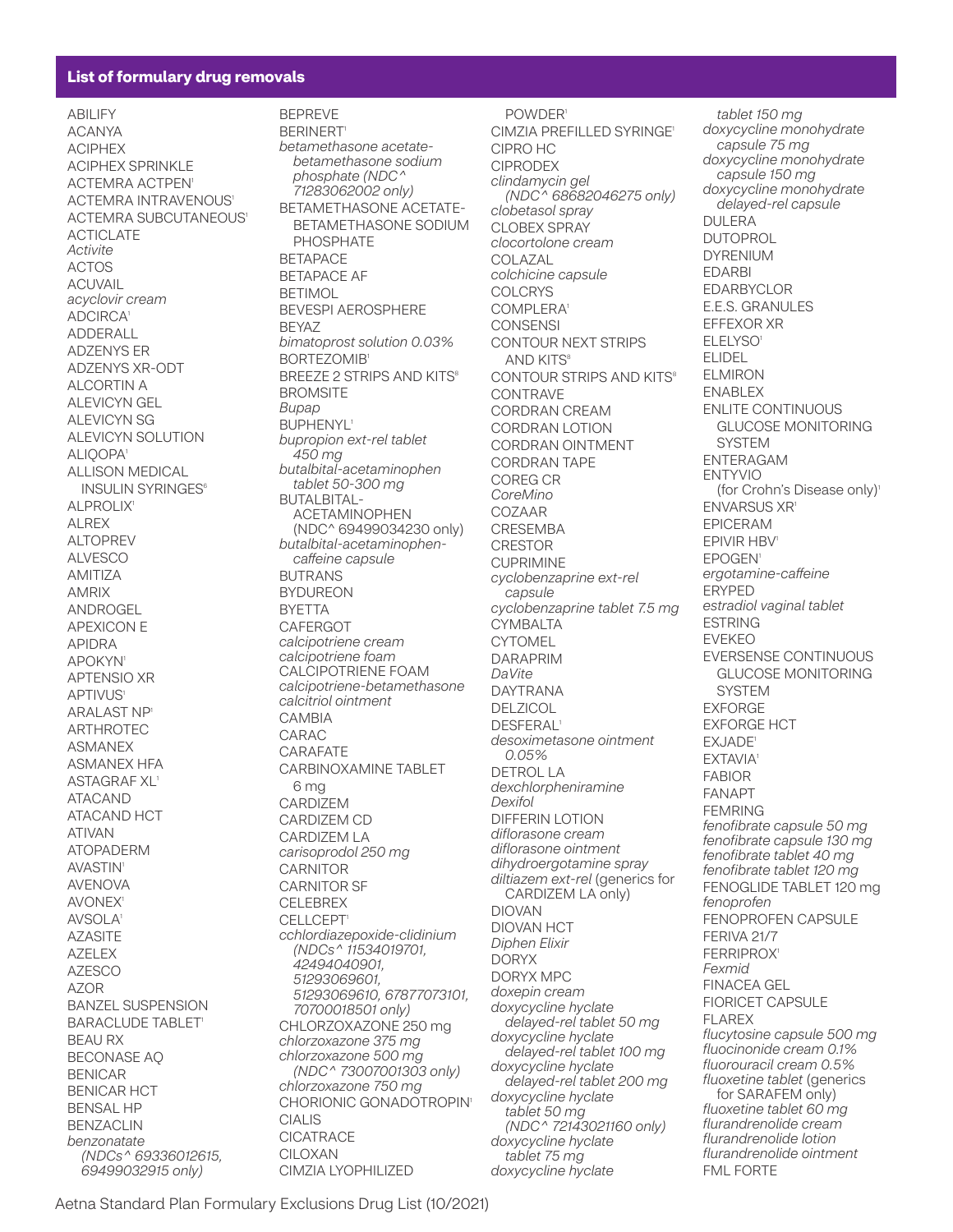# List of Formulary Drug Removals

FML LIQUIFILM FML S.O.P. FOCALIN XR FOLIC-K FOLLISTIM AQ1 *Folvite-D*  FORTAMET FORTESTA FOSRENOL FOSTEUM FOSTEUM PLUS FREESTYLE LIBRE CONTINUOUS GLUCOSE MONITORING SYSTEM **FREESTYLE STRIPS AND KITS<sup>8</sup>** FULPHILA1 GEL-ONE1 *Genicin Vita-S*  **GENOTROPIN'** GLASSIA1 GLEEVEC1 GLUMETZA GLYCOPYRROLATE TABLET 1.5 mg **GOLYTELY** GRANIX1 GUARDIAN CONNECT CONTINUOUS GLUCOSE MONITORING SYSTEM GUARDIAN REAL-TIME CONTINUOUS GLUCOSE MONITORING SYSTEM *halcinonide cream*  HAI OG *heparin sodium in 5% dextrose*  HEPARIN SODIUM IN 5% DEXTROSE HEPSERA1 **HERCEPTIN**<sup>1</sup> HERCEPTIN HYLECTA<sup>1</sup> HORIZANT HUMALOG HUMALOG MIX 50/50 HUMALOG MIX 75/25 **HUMATROPF** HUMULIN 70/304 HUMULIN N<sup>4</sup> HUMULIN R<sup>4</sup> **HYALGAN** *hydrocortisone butyrate lipophilic cream 0.1% hydrocortisone butyrate lotion HylaVite hyoscyamine sulfate ext-rel*  HYSINGLA ER HYZAAR *icosapent ethyl*  ILUMYA1 INCRUSE ELLIPTA INDERAL LA INDERAL XL INDOCIN *indomethacin capsule 20 mg* 

*Inflammacin*  INFLECTRA1 INNOPRAN XL INTRAROSA INTUNIV INVIRASE1 INVOKAMET INVOKAMET XR INVOKANA *isosorbide dinitrate 40 mg*  JALYN JENTADUETO JENTADUETO XR KAMDOY KAZANO *ketoconazole foam 2% Ketodan ketoprofen capsule 25 mg ketoprofen ext-rel capsule*  KINERET1 KOMBIGLYZE XR KUVAN1 **KYPROLIS** LACRISERT LACTULOSE PAK *LANOXIN TABLET (125 mcg and 250 mcg only) lanthanum carbonate*  LANTUS LASTACAFT LAZANDA LESCOL XL LETAIRIS<sup>1</sup> *levorphanol*  LEXAPRO LEXIVA<sup>1</sup> LIALDA *LIDOCAINE-TETRACAINE CREAM (NDC^ 71800063115 only)*  LIDOTREX LILETTA1 LIPITOR LITHOSTAT LIVALO *Lorid Lorzone*  LOTEMAX LOTEMAX SM *luliconazole*  **LUNESTA** LUPRON DEPOT<sup>1</sup> LUPRON DEPOT-PED' LYRICA MACRODANTIN *Matzim LA*  MAVYRET<sup>1</sup> MAXALT MAXALT-MLT MAXIDEX *mefenamic acid (NDC^ 69336012830 only)*  **MENEST** *mesalamine delayed-rel tablet 800 mg metaxalone 400 mg* 

*metformin ext-rel* (generics for FORTAMET and GLUMETZA only) *methocarbamol 500 mg (NDC^ 69036091010 only) methocarbamol 750 mg (NDCs^ 69036093090, 70868090190 only)*  MIACALCIN INJECTION MIACALCIN NASAL SPRAY MICARDIS MICARDIS HCT *Migergot*  MILLIPRED MINASTRIN 24 FE MINIVELLE MINOCIN *minocycline ext-rel*  **MIRVASO** *Mondoxyne NL capsule 75 mg* MONOVISC<sup>1</sup> MOVIPREP *MultiPro mupirocin cream*  **MYFORTIC MYTESI** NAPRELAN *naproxen-esomeprazole naproxen CR naproxen suspension*  NATAZIA NATURE-THROID NEO-SYNALAR **NESINA NEULASTA** NEULASTA ONPRO1 NEUPOGEN<sup>1</sup> NEVANAC NEXIUM *niacin tablet 500 mg Niacor*  NICADAN NICAPRIN NICAZEL NICAZEL FORTE NICOMIDE NILANDRON *nitrofurantoin (NDC^ 70408023932 only) Nolix*  NORGESIC FORTE **NORITATE** NORPACE **NORVASC** NOURIANZ NOVACORT NOVAREL1 NOVO NORDISK NEEDLES<sup>6</sup> NOXAFIL *NuDiclo SoluPak NuDiclo TabPak*  NUTROPIN AQ1 NUVARING NUVIGIL OLEPTRO OLUX-E

*omeprazole-sodium bicarbonate*  **OMNARIS** OMNITROPE1 **OMNIVEX** ONFI ONGLYZA ORENCIA INTRAVENOUS<sup>1</sup> *orphenadrine-aspirin-caffeine Orphengesic Forte*  ORTHO D ORTHO DF ORTHOVISC<sup>1</sup> *Oscimin SR*  OSENI **OSMOPREP OSPHENA** OTREXUP1 OWEN MUMFORD NEEDLES<sup>6</sup> *oxiconazole (NDCs^ 00168035830, 51672135902 only)*  OXYCONTIN *oxymorphone ext-rel*  **OXYTROL** *pantoprazole delayed-rel suspension paroxetine HCl ext-rel (NDC^ 60505367503 only) paroxetine mesylate capsule 7.5 mg*  PAXIL PAXIL CR PEGASYS<sup>1</sup> PENNSAID PERCOCET PERRIGO NEEDLES<sup>6</sup> PEXEVA PLAVIX PI FGRIDY<sup>1</sup> POLYTOZA *posaconazole delayed-rel tablet*  PRADAXA PRED FORTE PRED MILD PREGNYL<sup>1</sup> PREMARIN PREMARIN CREAM PRENATAL PLUS PREVACID PREVIDENT PRILOSEC PRISTIQ PROAIR HFA PROAIR RESPICLICK PROCRIT<sup>1</sup> **PROCYSBI** PRODIGEN PROGRAF1 PROMETRIUM PROLENSA PROTONIX PROVAD PROVENTIL HFA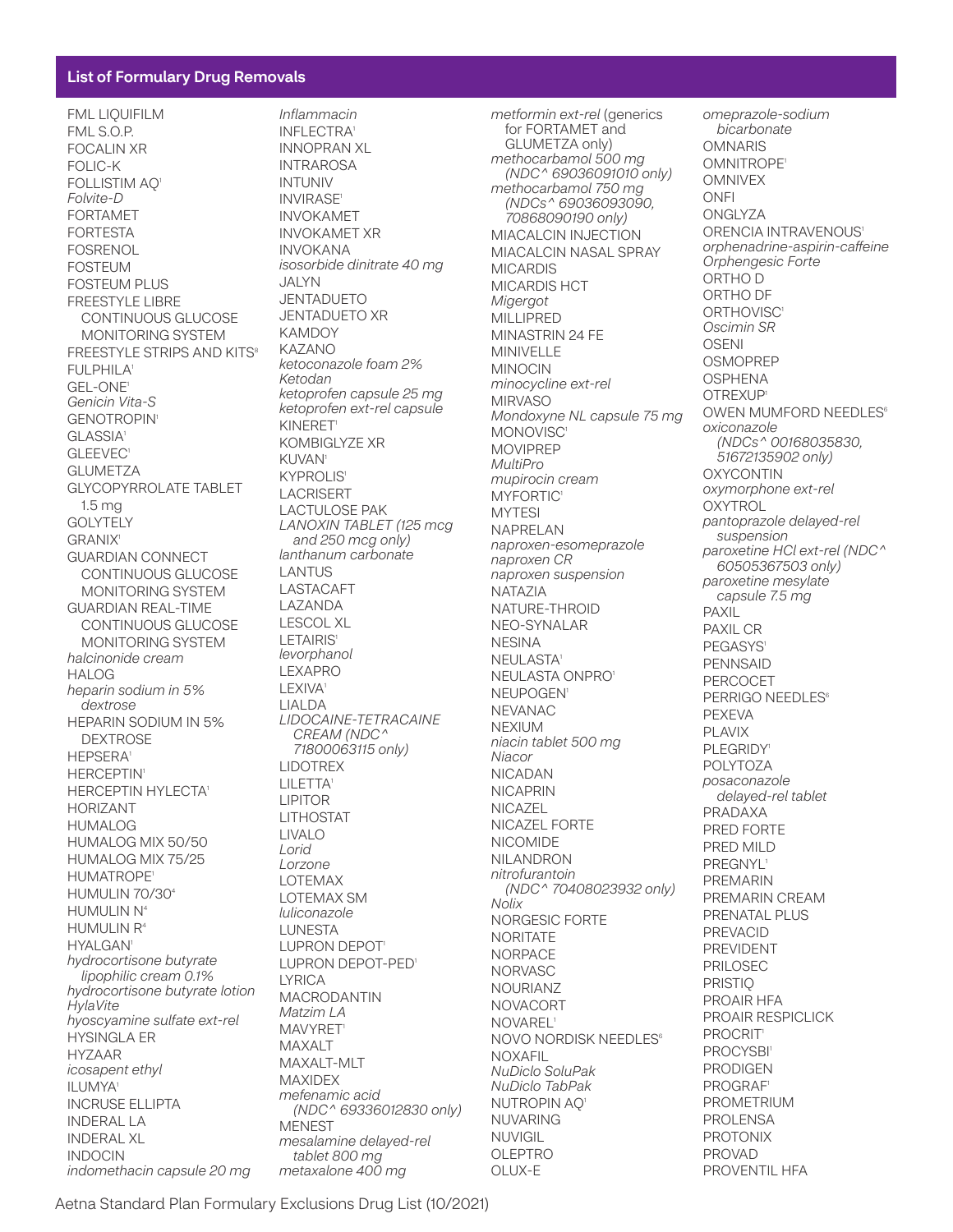# List of Formulary Drug Removals

PROVIGIL PROZAC PSORCON **ONASL OTERN** *quazepam*  RAPAFLO RAPAMUNE1 RAVICTI<sup>1</sup> RAYOS RECEDO REMODULIN1 **RENFLEXIS<sup>1</sup>** REPATHA1 REVATIO1 RHEUMATE RIABNI1 RIBOZEL RIMSO-50 RIOMET RITUXAN1 ROZEREM *RyClora*  RYTARY SABRIL<sup>1</sup> SAIZEN1 SANDOSTATIN LAR<sup>1</sup> SCARSILK PAD SEASONIQUE SEROQUEL XR SIGNIFOR LAR<sup>1</sup> SIL-K PAD SILENOR SILIVEX **SILTREX SIMPONI**<sup>1</sup> SINGULAIR

SOMAVERT<sup>1</sup> SORILUX SPRIX **STENDRA** STRIBILD<sup>1</sup> SUBOXONE *sucralfate suspension sumatriptan-naproxen*  SUPREP *Symax-SR*  SYNERDERM SYNVISC<sup>1</sup> SYNVISC-ONE1 SYPRINE TALIVA TARGADOX TASIGNA1 TAYTULLA TAZORAC **TECFIDERA<sup>1</sup> TESTIM** *testosterone gel 1%*  (authorized generics for TESTIM and VOGELXO only) THEO-24 THIOLA THIOLA EC TIMOPTIC OCUDOSE TIROSINT TOBI1 TOBI PODHALER<sup>1</sup> *topiramate ext-rel capsule (generics for QUDEXY XR only)*  TOPROL-XL **TRACLEER<sup>1</sup>** TRADJENTA *tramadol (NDC^ 52817019610 only)* 

*tramadol ext-rel capsule*  TRANSDERM SCOP TRAVATAN Z TREXIMET *triamcinolone aerosol 0.2% triamcinolone ointment 0.05% Trianex*  **TRICOR** TRINAZ TRIVIDIA INSULIN SYRINGES<sup>6</sup> *TronVite*  TUDORZA UDENYCA<sup>1</sup> ULORIC ULTIMED INSULIN SYRINGES<sup>6</sup> ULTIMED NEEDLES<sup>6</sup> UROXATRAL VALCYTE VALTREX *Vanoxide-HC*  **VASCULERA** VECTICAL VELTIN *venlafaxine ext-rel tablet*  (except *225 mg*) VENTOLIN HFA VEREGEN VIAGRA VIEKIRA PAK<sup>1</sup> VIIBRYD VIRACEPT<sup>1</sup> VISCO-31 VITAFOL-ONE *Vitasure*  VIVELLE-DOT VOGELXO **WESTHROID** WP THYROID

XANAX XANAX XR XENAZINE1 XENICAL XOLEGEL XOPENEX HFA *Xvite*  XYZBAC YASMIN YAZ *Yuvafem*  ZALVIT ZARXIO1 ZEGERID ZELAC ZEMAIRA1 ZEPATIER1 ZERVIATE ZESTORETIC ZETIA ZETONNA ZIANA *zileuton ext-rel*  ZIRGAN ZOHYDRO ER ZOLADEX1 ZOLOFT *zolpidem sublingual*  ZOLPIMIST ZONEGRAN ZONTIVITY **ZORTRESS<sup>®</sup> ZORVOLEX** ZUPLENZ ZYDELIG1 ZYLET ZYTIGA<sup>1</sup> ZYVIT